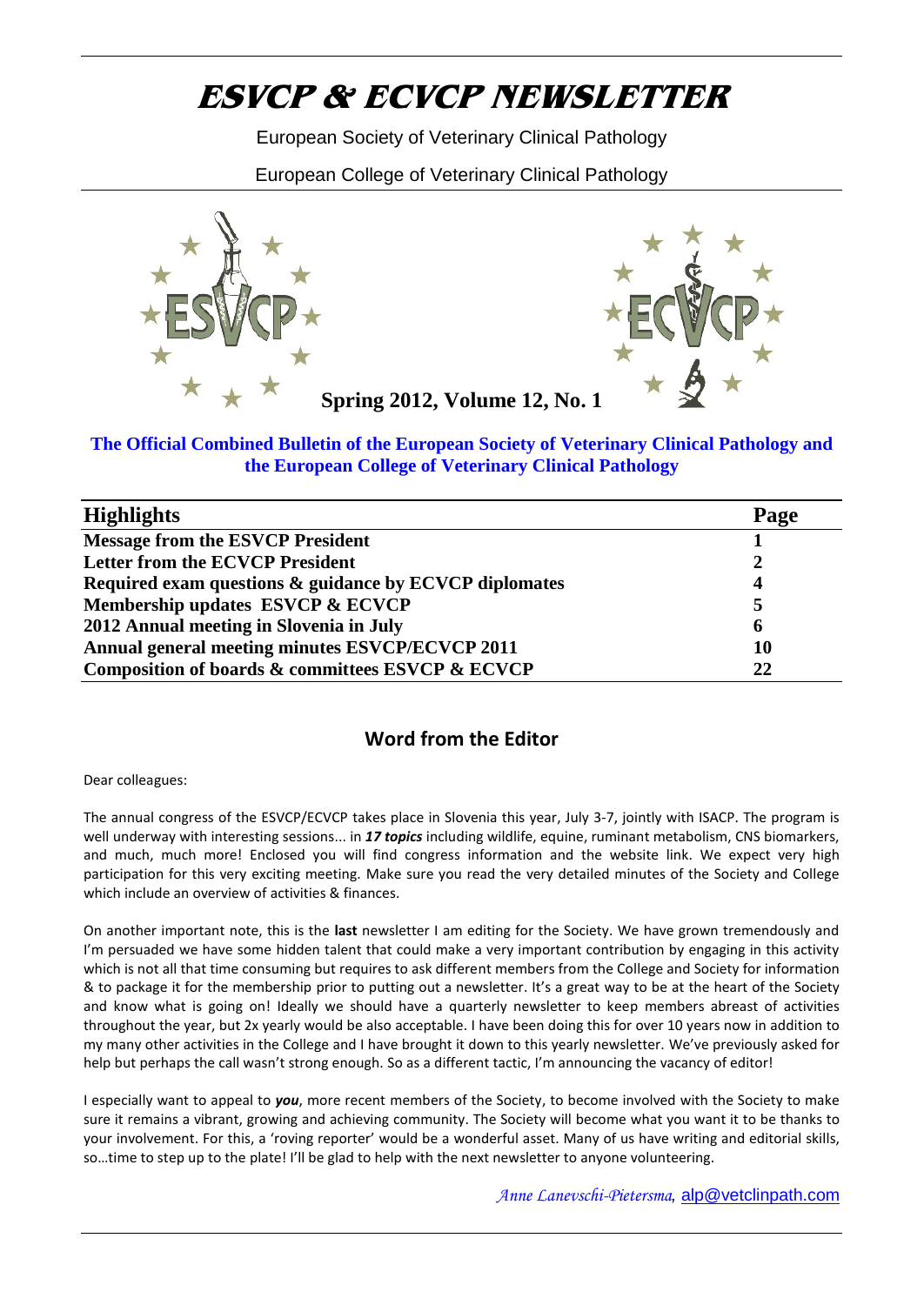#### MESSAGE FROM OTHHAIRE SVCP

Dear friends,

I hope this letter finds you well.

Ou annual meeting in Dublin was a great success in term of participation allowed to strengthen our relationship with other EU societies (ACCF society  $ASVCP$ . The particular about on Where are we and where we are q milestones for future interventions and collaborations.

I wish to Pteetan **Q** Brien for theing pergat neifation of and managing the meeting and wish being able to convince ame tish jodian to roso during the Social dinner (prob result!!!)

More complete dethan Diusbaibnomteeting are available in the present newsl Some actions were proposed in Dublin to increase vlispathio yound spre -firby thedraft on figanew survey on VCP ing Etu a operaophis tohored earc to alsituation, terms of present and future positions andsotfoeiadoem to by uniney diffines esturme available follet ownim-leg oth our website and the prreeslipmonin**issaees**y y conl**te** cotiscting f Definities awhist be presented in Ljubljana. Please do not forget to respond to the survey if not already if no done!!!

-secolny dthe identification osfcpoenstsifiboles abband wide syned in Veterinary Clinical areo be contacted for possible cooperation, sponsorships otropatronag  $a$  chieve agou  $a$  hm;

-third the necteonsity rce specific to and online development of VCP especial young researchers. A small grant award for 2011 was already assigned particularly dedicated to residents and PhD students, has been alrea 2012) Moreover, prizes for best poster and best presentation at the D allowed by the positive financial situation (thanks to Mark Pinches for

In 2012 annual meeting will be held **ün**hy3tr**iduds7ltjanhtajsSalogreenaia, ofproporrtunit** make conta $t$  is evituation in the current simulation inclusion in the current simulation in the containce our relationship with tope C Fonlawiy shhank the organizing committee headed thegreat work, done in cooperation with Peter (OB) on behalf of ESVC Many different topics and great internation than soccional herosquare meexpected the speakers and the speakers and the internation than  $\alpha$ full of events, including also the awards forryhel 2noit 2al HPa althoof Forme of

Finally, I remember-mail nichted mateus method rs who forgot to renew their annual order to be able to recr**e** igvuel antining it countral and the tosa ot thie ist dechasion tryengular payments sof cilety fees is mand in a dition for  $E$  CnVGP diplomates to maintain the Society and the College are now strictly collaborating to identify sin

As in the past I encourage you tsoo is senuod goms and to an initiatives, and I personally thank all the members who already contacted me to report personally y as sustant the exteaclaust this direct contact with the members deration. Youan directly contraction of the factor coma $\frac{\partial}{\partial \alpha}$ unimi. When  $\alpha$  independent  $\alpha$  $improve$  the  $i$ acte  $SVCP$ .

Have a nice 2012 and I look forward to seeing you in Ljubljana.

Stefano Comazzi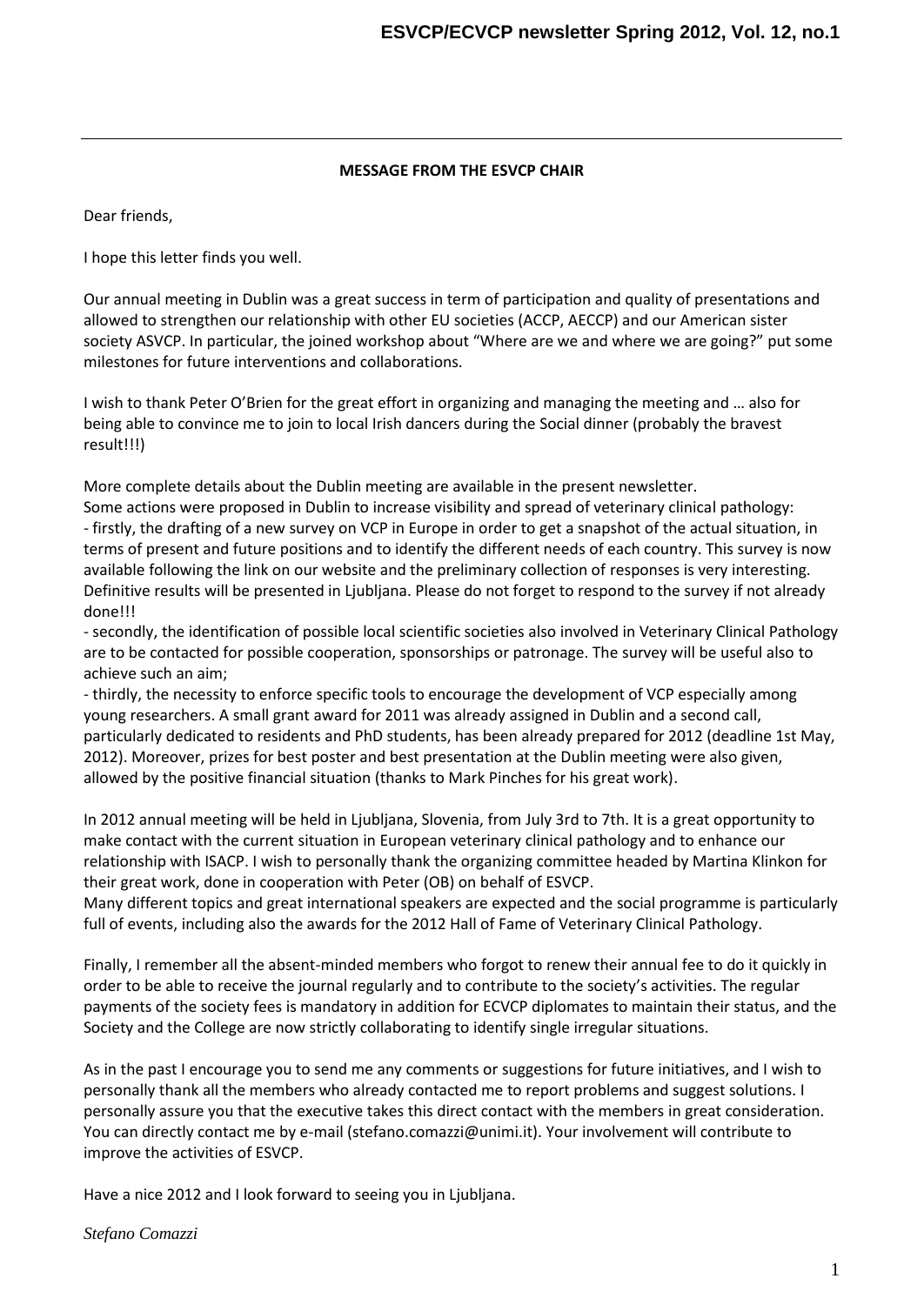#### Wortchrom tEn @ V P Pesident

 $Dear  $l\Theta$  equals  $q$ ,$ 

As I mentioned in the newsletter released about one year ago, 2011 efficient management of til stiffer learn the dest. The main innovation was establishment of a sectetahreat oton miau chilita tions between Bonoe annuble comming itt andesidents and to keep records of any official document, request or managed by Sharon Green and it is now managed by nAdn Reslidents cahrie thuasked coloract the Board or the Comfonlitotoweis gtaled molonded share the [secretariat@](mailto:secretariat@ecvcp.org)ecvcp.org

As announced in 2011, the committees have been ereine weerds and dwenk and necessary to satisfy the growing amount of requests from membershi is reported on the website). All the committees, including those that are now activelly SWOOP is for each committee have been completed or are communication with ECVECSP diese this bies resolvent faster and more efficient than in the past and in the past and more efficient than in the past and more efficient than in the past and more efficient than in the past an decisions or recommendations are released in ahtamelay I Imtahnene om hminuto of members and ald pspt the committe bearch, a Zrose (BA alressia, Stein, Stefano) for t

The activity of month the ces, as well as the approache stied ochodished and beinwibble of the contents of residents of the and members of the and members of the and members of the and members of the and members of the and facilitated by a the avoor inew guidelines that have been included in the published late 2010 to xistin for return pressorly observed) rules. As for any the IB needs to be constantly updated ttaraed ediness antificer encode figenmes the time a update of the IB, with the inclusion of some clarification requested b December 2011 and it is possible that further revisions will be relea suport in revising the IB is essential, so please report toknteheed Botaard a be revised for clarity. Motoprignation accreated ristation of your lab or of your response to a program and the be surehecck faoriblow the lignuaist of the latest vecanstional on the elements ite

Despate a ragne ount of inthous kpast year, many aspects of the College s life For example, although the coordination between molp foevreenhat scommen futretuble stespin this direction (e.g. a more clear definition of the flow of docur different committees) will facilitate the approach of members to the Board is g wollow become user friendly with more immediate access to docum addition, the College is now working to offer nerew secoleunctasti (comaince pourt summer schoassesselment exams): somewoffl the sekacytivunies autumn and on these activities will be posted on the website.

Finally I would thBarnioknPfeotre those organ2in blank impromulation heese ting in Dublin. The was excéllent the scientific poinith of uview two dgreat opportunities of grov College. First, during the meeting the nexeaxnam cownoon mokistheo-op othopathwizaesd a particularly successful and that has been taken as a model from the the participation of enam clinical pathologits to the scand by potor thunity to improve the relationschiimpatwhoid the ogtehose coineties. This will allow us to move international coalition difoppleutilay itseaty a greathtaterm onization of rules and pro as recommended by the EBVS.

With myt bove is he so f a productive term, a enient glooking Slf, on vevasirad to Saverio Paltrinieri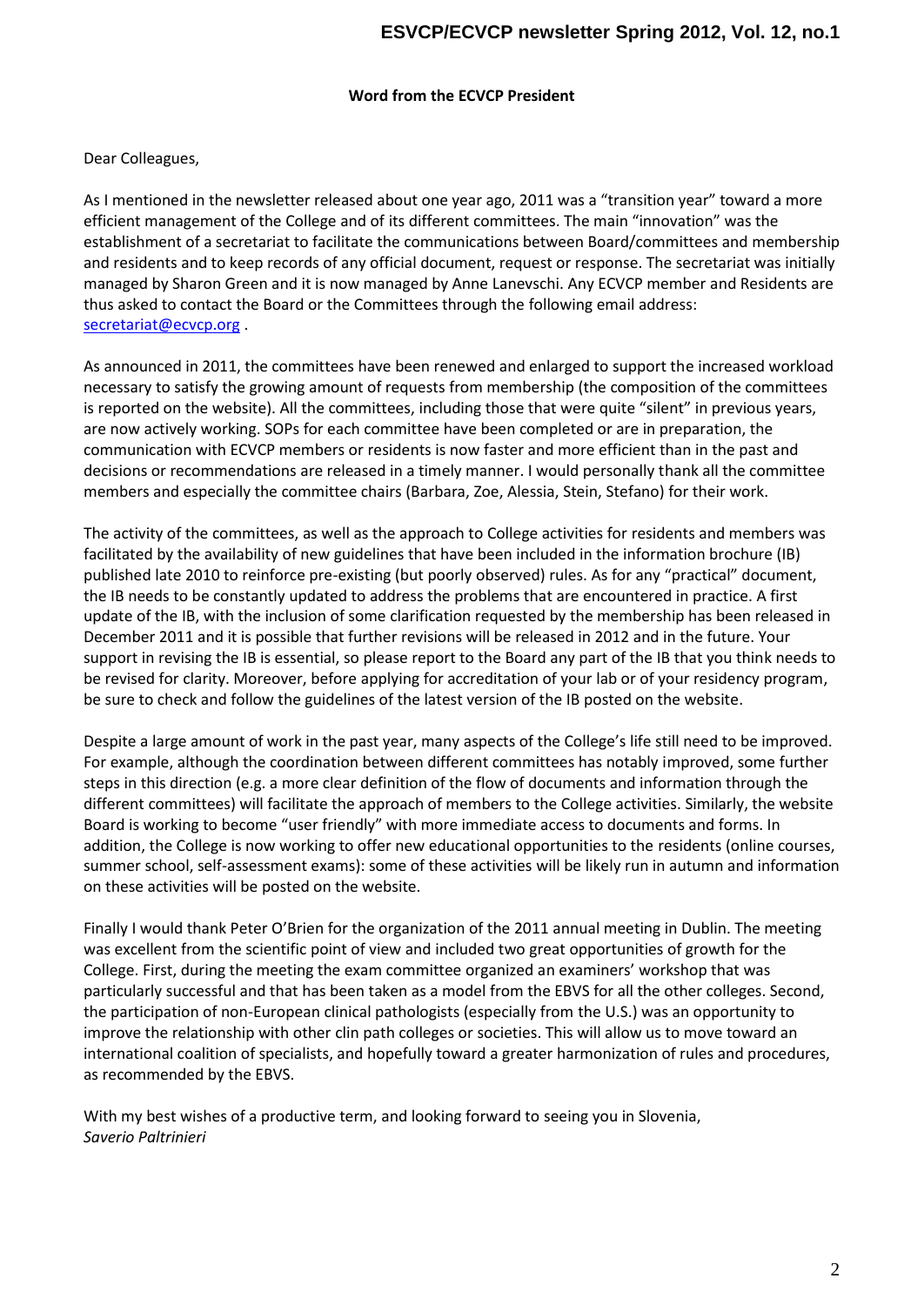#### Background on ESVCP

The European Seotoeireinyarcy f OV linical Pathology (WWW.ENGYA) Compresed in Sept 1998 for the promotion of this discipliemely cannield out in the a pathologists with certified expoesitions for cloeman interposial laborator and veterinary is the Socondisety is open to every body, evention rainarnian malia interested in one of the many areas of interest of Veterinary C

ESVCP Web Fossintce it mifiation on constitution, membership, past and consult documents submitted to EBVS concerning application f vis[http://www.e](http://www.esvcp.org)svw.piohgwill bentehnet potemmeain name.

Interested in accessing a veterinary clinical pathology discuss

This LISTSERV mailing list provides ASVCP and ESVCP membe interested in discussing and finding iim goventaetriion aroyn ctloippiiles at invarith join the list, interested persons must requesmail to subscribed Ho fm a  $j$  minor fm ann  $@$  as; vp be a soe include -mfualill na admole e sos, aantido no rigna thin  $\bm{z}$ body of the message.

#### Examination ECVCP

The next ECVCP exam will be held in T209BIO u2s0ed, 1 France, Septem For details on how futubu appen a hyinic and home se visit the ESVCP website.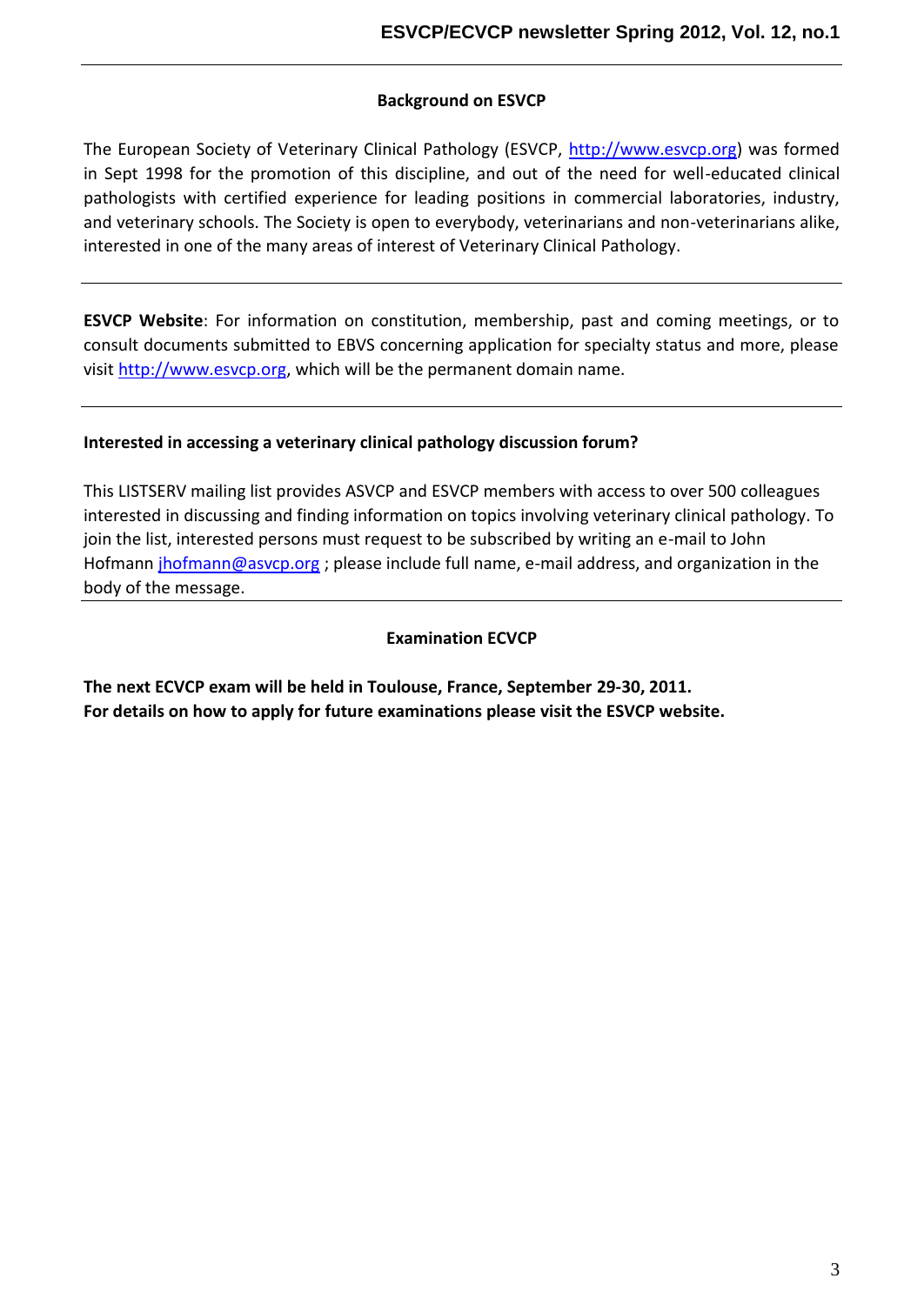Call for questions for the OECVCP examina & SUBMISSION FORMS

Dear ECVCP member,

According to the  $ECVCP$  dan wast, it all this diplomate  $\frac{1}{2}$  and  $\frac{1}{2}$  are must submit five with their effuel tognced answers, each year (by June 30th) to the e to submistiques for two consecutive years can cause suspension programs. They are also a requirement for maintaining diploma

Late submission of written questions results in inconvenience t mailings examents for review. The task of preparing all items for meet deadlines, we ask that diplomates provide the highest quality items. to start assembling materials as so-on niudie puosisipile ptaoraatvion chos. last

Please provide multiple choice question chose as any quebe dioslow Biochemistry cases, cytology or haematology images or glass sl All the questions must have correct and ion to me on orgetime fier and ei support correct responses and provide explanations as to why t incorrect. With an essay question, a written response worth 10 suggestions on the breakdewohiffer egarta portions of the answer provided.

There is a guidance document for you to folPd waisne purse of a hiins gy use ensure your questions can be accepted. Access it owline easuccopy logging in with your User ID and passwo Members menu/Download section. Please send the questional and materical sot@unimi.it Post glass slides carefully wrapped to:

Alessia Giordano Dipartimento di Patologia Animale Igiene e Sanita Pubblica Veterinaria Sezione di Patologia Generale e Parassitologia Via Celoria, 10 20133 MILANO ITALY

Written questions and cases manilight ty boolsogy and  $\theta$  aremation given in the sent by  $\theta$  in the a be sent-mbayilein the case they do not exceed 10MB. Images exce must be sen RODM. CRODDMs and glass slides should be ideally sent critical that exam security  $\phi$  heomitath teaiennet dire heaumination preparation the same of the example of the only sension and the sension of the paration of the sension of the sension of the sension of the sension of administration process. Therefore, at no time should you divul be construed as "privileged communication" resulting from your the examinimat rocess. There is no guarantee your questions will Questions will be reviewed for acceptability.

Alessia Giordano , Exam committee chair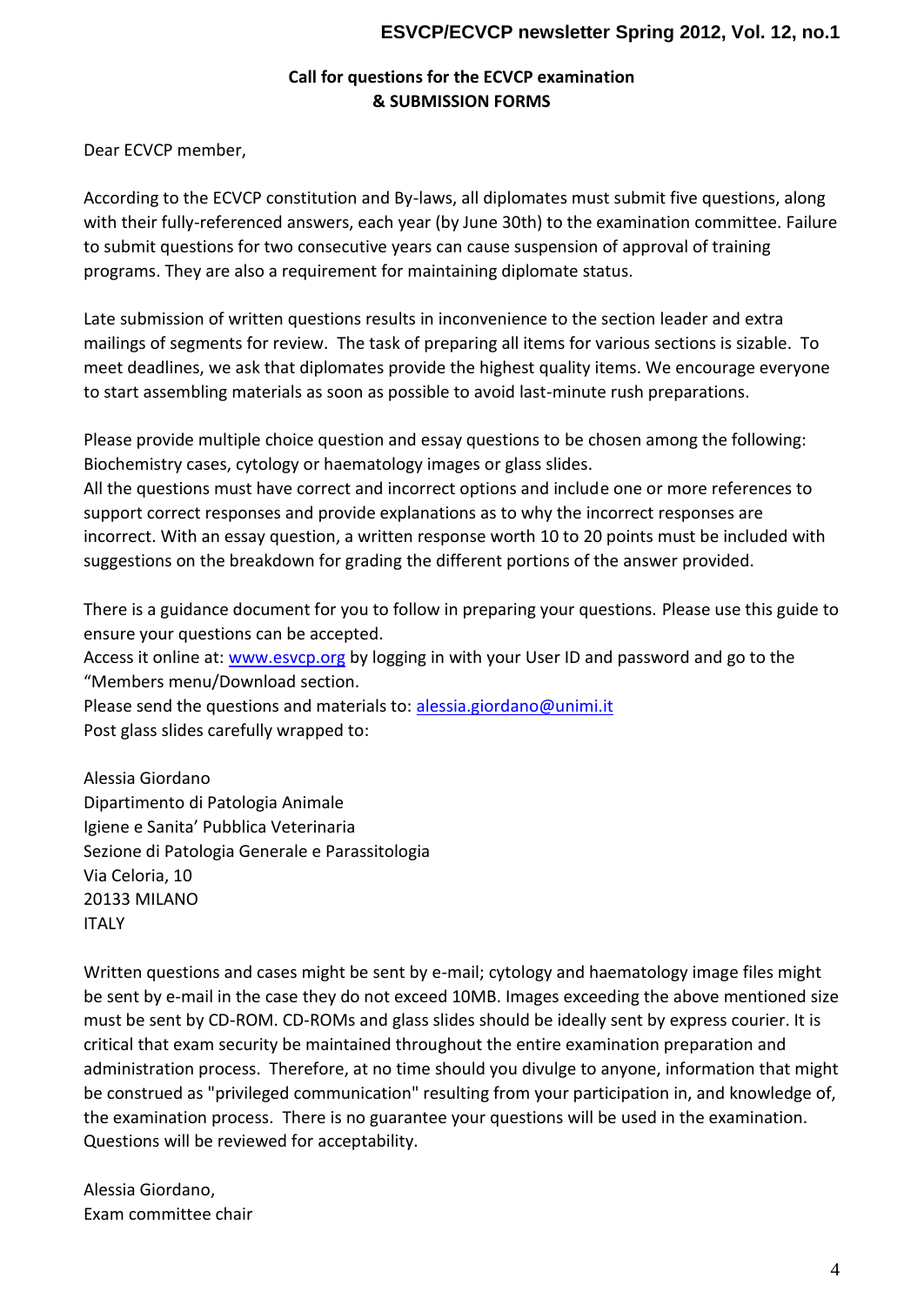# 2012ESVCP Membership payments

Earlier this year an email invuotilione invogery osuern to the mobers of and feterse facord 2018 to which the VCP journaP heids to determined is for your records To pay pleas we wish it change the Paypal link on the home page [http://www.esvcp.co](http://www.esvcp.com/index.php)m/index.php?option=com\_content&task=view&id=4 If you wish to pay by  $\frac{1}{2}$  band that  $\frac{1}{2}$  and  $\frac{1}{2}$  for  $\frac{1}{2}$  contact the treasurer by email treas[urer.esvcp@go](mailto:esvcp@googlemail.com)oglemail.com

New members

Please complete the regist in adteibe EcSt van Childrin (os follow above link) section . Residents please ask your supervisor to email the ESVCP treasurer with confirmation of  $\overline{a}$ 

Mark Pinches BVSc MSc DipRCPath DipECVCP Treasurer of the ESVCP treas[urer.esvcp@go](mailto:esvcp@googlemail.com)oglemail.com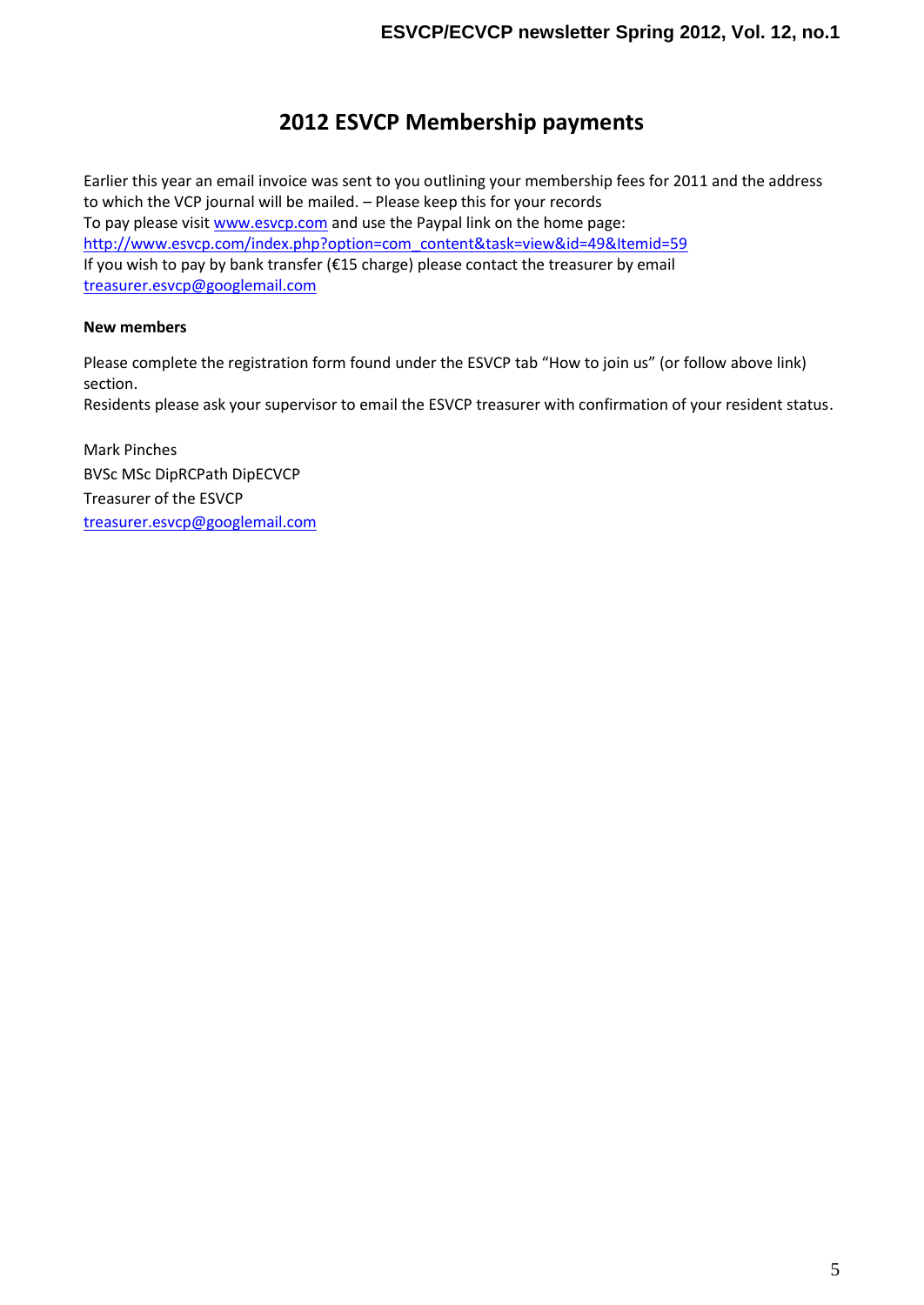15<sup>th</sup> Biennial Congress of the Iyntform Animal Staietal Patholog 14<sup>h</sup>Conference of the European Society & College of Veteri PRELIMINARY PROGRAM

For full dectbuildsing inregistration and <u>anothomi/muondwa2i-loinssui/nibecescop</u>cp/

 $3^d$ - $7^h$ July

2012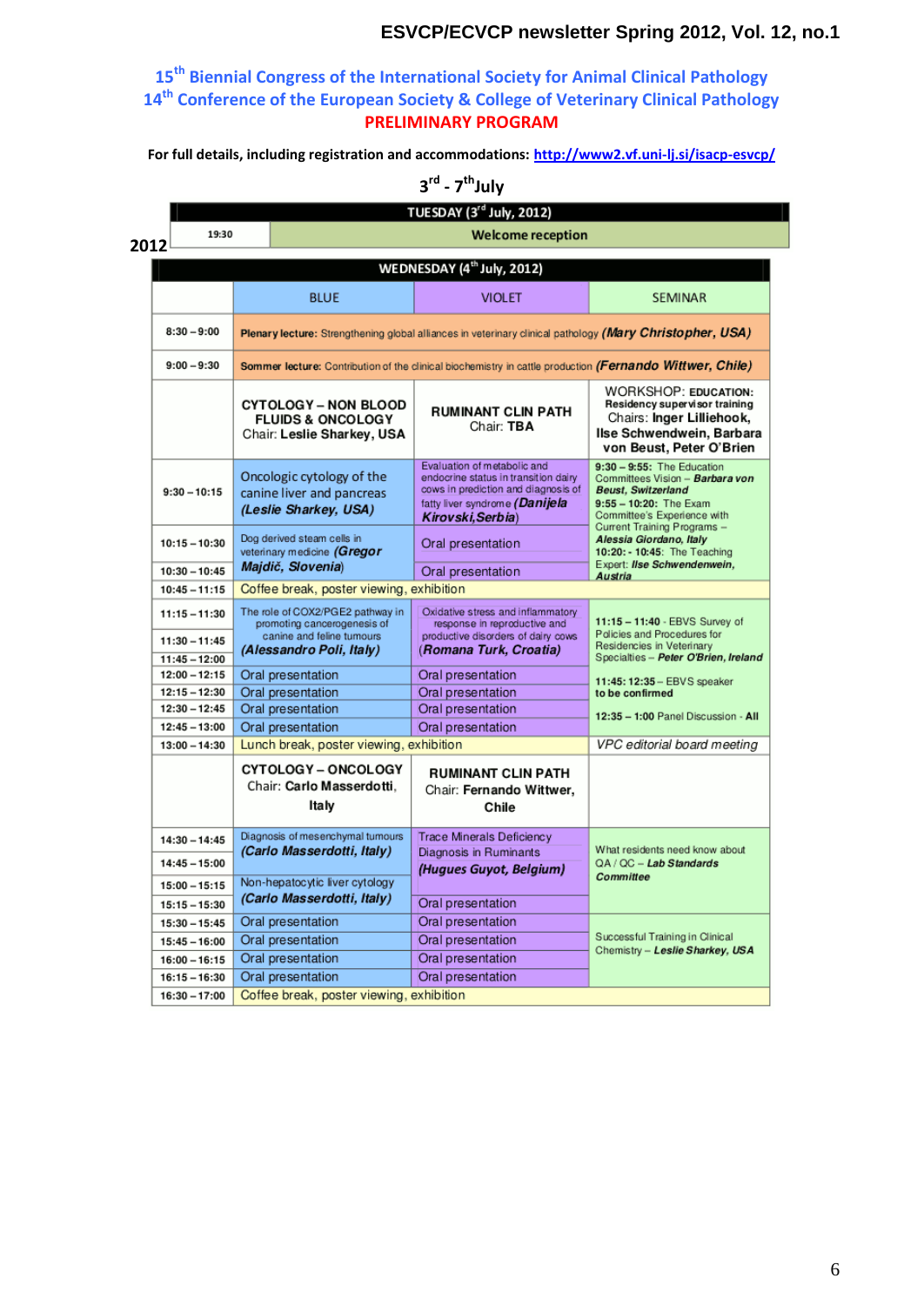|                 | <b>CASE PRESENTATIONS</b><br>Chair: Harold Tvedten,<br>Sweden | <b>ACUTE PHASE PROTEINS</b><br>Chair: David Eckersall, UK        |  |
|-----------------|---------------------------------------------------------------|------------------------------------------------------------------|--|
| $17:00 - 17:15$ | <b>CASE PRESENTATION</b>                                      | Comparison of acute phase<br>in different species (D.            |  |
| $17:15 - 17:30$ | <b>CASE PRESENTATION</b>                                      | Eckersall, Scotland)                                             |  |
| $17:30 - 17:45$ | <b>CASE PRESENTATION</b>                                      | SAA as biomarker of subclinical<br>infalmation in cattle (Milica |  |
| $17:45 - 18:00$ | <b>CASE PRESENTATION</b>                                      | Kovačević Filipović, Serbia)                                     |  |
| $18:00 - 18:15$ | <b>CASE PRESENTATION</b>                                      | CRP and Haptoglobin for                                          |  |
| $18:15 - 18:30$ | <b>CASE PRESENTATION</b>                                      | Lymphoma Diagnosis (Brian<br>Hett. Ireland)                      |  |
| $18:30 - 18:45$ | <b>CASE PRESENTATION</b>                                      | Oral presentation                                                |  |
| $18:45 - 19:00$ | <b>CASE PRESENTATION</b>                                      | Oral presentation                                                |  |
|                 | ECVCP AGM – after the congress program                        | ISACP-Executive board business dinner                            |  |

# **Wednesday July 4, cont'd:**

| THURSDAY (5 <sup>th</sup> July 2012) Registration $8:00 - 14:00$ |                                                                                                         |                                                                                        |                                                                                                                          |  |  |  |  |  |
|------------------------------------------------------------------|---------------------------------------------------------------------------------------------------------|----------------------------------------------------------------------------------------|--------------------------------------------------------------------------------------------------------------------------|--|--|--|--|--|
|                                                                  | <b>BLUE</b>                                                                                             | <b>VIOLET</b>                                                                          | <b>SEMINAR</b>                                                                                                           |  |  |  |  |  |
|                                                                  | <b>IMMUNOLOGY &amp;</b><br><b>INFECTIOUS DISEASES</b><br>Chair: Regina Hoffman-<br>Lehmann, Switzerland | <b>TOXICOLOGY 1</b><br>Chairs: Lindsav<br>Tomlinson, Barbara von<br>Beust, Switzerland | <b>WORKSHOP: HOW TO</b><br><b>PUBLISH</b> your scientific research<br>Chairs: Mary Christopher,<br>USA; Karen Young, USA |  |  |  |  |  |
| $8:30 - 9:00$                                                    | <b>TBA</b><br>(Hoffman Lehmann,<br>Switzerland)                                                         | Role of the clinical<br>pathologist in drug<br>development Lindsay<br><b>Tomlinson</b> | Writing for publication in vet<br>med: Keys to success Mary<br>Christopher, USA; Karen<br>Young, USA                     |  |  |  |  |  |
| $9:00 - 9:15$                                                    |                                                                                                         | Data analysis and                                                                      |                                                                                                                          |  |  |  |  |  |
| $9:15 - 9:30$                                                    | Tick born diesases in<br>dogs in Slovenia (Nataša                                                       | interpretation <b>Barbara von</b><br><b>Beust, Switzerland</b>                         |                                                                                                                          |  |  |  |  |  |
| $9:30 - 9:45$                                                    | Tozon, Slovenia)                                                                                        | Best practices in tox Clin<br>Path Lindsay Tomlinson                                   |                                                                                                                          |  |  |  |  |  |
| $10:00 - 10:15$                                                  | Molecular diagnostic techniques<br>of veterinary infectious diseases                                    | Non-routine tox clin path                                                              |                                                                                                                          |  |  |  |  |  |
| $10:15 - 10:30$                                                  | (Matjaž Ocepek,<br>Slovenia)                                                                            | <b>Denise Bounous</b>                                                                  |                                                                                                                          |  |  |  |  |  |
| $10:30 - 11:00$                                                  |                                                                                                         | Coffee break, poster viewing, exhibition                                               |                                                                                                                          |  |  |  |  |  |
|                                                                  | <b>CLINICAL PATHOLOGY</b><br><b>AND STATISTICS</b><br>Chair: Didier Concordet,<br>France                |                                                                                        | <b>FREE TOPICS</b>                                                                                                       |  |  |  |  |  |
| $11:00 - 11:15$                                                  | Reference intervals.                                                                                    | Instrument and method                                                                  | Oral presentation                                                                                                        |  |  |  |  |  |
| $11:15 - 11:30$                                                  | (Didier Concordet,<br>France)                                                                           | validation Barbara von<br><b>Beust, Switzerlan</b>                                     | Oral presentation                                                                                                        |  |  |  |  |  |
| $11:30 - 11:45$                                                  |                                                                                                         | Biomarker qualification                                                                | Oral presentation                                                                                                        |  |  |  |  |  |
| $11:45 - 12:00$                                                  | Dangers of Reference                                                                                    | <b>Denise Bounous</b>                                                                  | Oral presentation                                                                                                        |  |  |  |  |  |
| $12:00 - 12:15$                                                  | Interval Design from                                                                                    | Oral presentation                                                                      | Oral presentation                                                                                                        |  |  |  |  |  |
| $12:15 - 12:30$                                                  | Wildlife Datasets (Kendal<br>Harr, USA)                                                                 | Oral presentation                                                                      | Oral presentation                                                                                                        |  |  |  |  |  |
| $12:30 - 13:30$                                                  |                                                                                                         | Lunch break, poster viewing, exhibition                                                |                                                                                                                          |  |  |  |  |  |
| $14:00 - 21:30$                                                  |                                                                                                         | SOCIAL HALF DAY: Lipica, Postojna cave, Dinner                                         |                                                                                                                          |  |  |  |  |  |

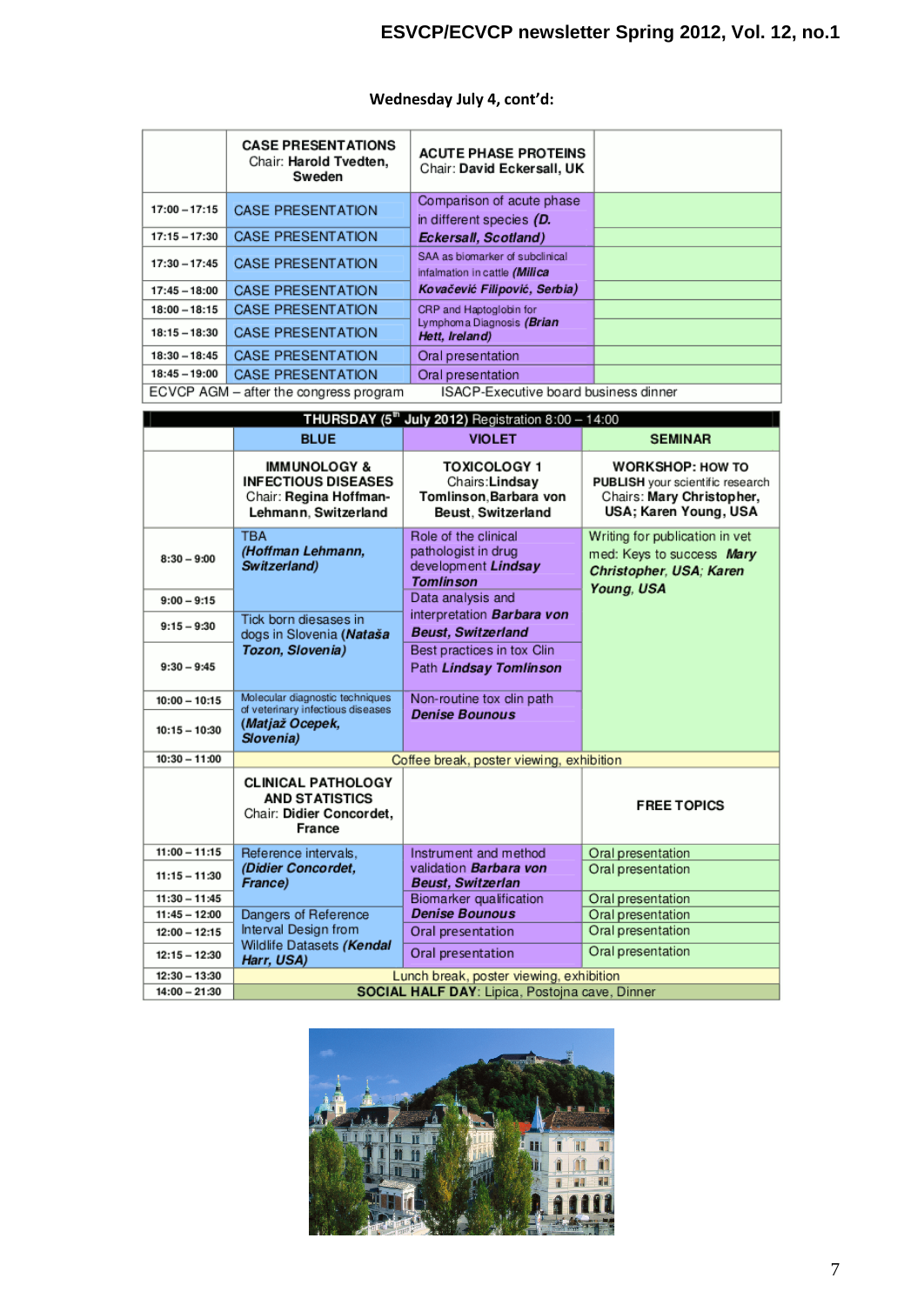|                                    |                                                                                          | <b>FRIDAY (6<sup>th</sup> July, 2012)</b> , Registration 8:00 - 19:00                       |                                                                                                                                     |
|------------------------------------|------------------------------------------------------------------------------------------|---------------------------------------------------------------------------------------------|-------------------------------------------------------------------------------------------------------------------------------------|
|                                    | <b>BLUE</b>                                                                              | <b>VIOLET</b>                                                                               | <b>SEMINAR</b>                                                                                                                      |
| $9:00 - 9:30$                      |                                                                                          | <b>ESVCP Plenary lecture (TBA)</b>                                                          |                                                                                                                                     |
|                                    | <b>ENDOCRYNOLOGY</b><br>Chair: Čebulj Kadunc,<br>Slovenia                                | <b>EQUINE CLIN PATH</b><br>Chair: Analisa Barrelet,<br>UΚ                                   | <b>NOVEL DIAGNOSTICS</b><br>Chair: Andre Almeida,<br>Portugal                                                                       |
| $9:30 - 10:15$                     | Adipokins in companion<br>animals: an update (Jose<br>Ceron, Spain)                      | Use of the clinical<br>pathology laboratory in<br>equine practice (Analisa<br>Barrelet, UK) | Proteomics, electrophoresis and mass<br>spectrometry; a tool in biomarker<br>detection and a diagnosis (Andre<br>Almeida, Portugal) |
| $10:15 - 10:30$                    | Oral presentation                                                                        | Diagnostic cytology of the                                                                  | Oral presentation                                                                                                                   |
| $10:30 - 10:45$                    | Oral presentation                                                                        | horse (Analisa Barrelet,<br>U(K)                                                            | Oral presentation                                                                                                                   |
| $10:45 - 11:00$                    | Oral presentation                                                                        | Oral presentation                                                                           | Oral presentation                                                                                                                   |
| $11:00 - 11:30$                    |                                                                                          | Coffee break, poster viewing, exhibition                                                    |                                                                                                                                     |
|                                    | <b>ENDOCRYNOLOGY</b><br>Chair: Jose Ceron, Spain                                         | <b>HEMATOLOGY</b><br>Chairs: John Harvey,<br>USA; Kathy Trumel,<br>France                   | <b>LABORATORY</b><br><b>MANAGEMENT (QA/QC)</b><br>Chair: Kathy Freeman, UK                                                          |
| $11:30 - 11:45$                    | Leptin and reproduction in                                                               | Mammalian hematopoesis                                                                      | Total allowable error (Kathy                                                                                                        |
| $11:45 - 12:00$                    | Lipizzaner mares (Nina<br>Čebulj Kadunc, Slovenia)                                       | (John Harvey, USA)                                                                          | Freeman, UK)                                                                                                                        |
| $12:00 - 12:15$                    | Oral presentation                                                                        |                                                                                             | How to do QC Validation                                                                                                             |
| $12:15 - 12:30$                    | Oral presentation                                                                        | Platelet counting in cats<br>(Cathy Trumel, France)                                         | (Ernst Leidinger, Austria)                                                                                                          |
| $12:30 - 12:45$                    | Oral presentation                                                                        |                                                                                             | (Kendal Harr, USA)                                                                                                                  |
| $12:45 - 13:00$                    | Oral presentation                                                                        |                                                                                             |                                                                                                                                     |
| $13:00 - 14:30$                    |                                                                                          | Lunch break, poster viewing, exhibition                                                     |                                                                                                                                     |
|                                    | <b>BIOCHEMISTRY</b><br>Chair: Ilse<br>Schwendenwein, Austria                             |                                                                                             | <b>TOXICOLOGY 2</b><br>Chair: Guillaume Counotte,<br>Nederland                                                                      |
| $14:30 - 14:45$                    | Inter- and intraindividual variance                                                      | Bone marrow examination                                                                     | GLP principle in pre-clinical                                                                                                       |
| $14:45 - 15:00$<br>$15:00 - 15:15$ | components and critical differences<br>in cats and dogs (IIse<br>Schwendenwein, Austria) | in dogs and cats (John<br>Harvey, USA)                                                      | testing (Manica Černe,<br>Slovenia)                                                                                                 |
| $15:15 - 15:30$                    | Urine chemistry: an                                                                      | Reticulocyte examination                                                                    | Veterinary toxicology an                                                                                                            |
| $15:30 - 15:45$                    | evidence based approach                                                                  | (Dennis DeNicola, USA)                                                                      | integrated approach                                                                                                                 |
| $15:45 - 16:00$                    | (Ernst Leidinger, Austria)                                                               | Oral presentation                                                                           | (Guillaume Counotte,<br>Nederland)                                                                                                  |
| $16:00 - 16:15$                    | Oral presentation                                                                        | Oral presentation                                                                           | Chloramfenicol and florfenicol                                                                                                      |
| $16:15 - 16:30$                    | Oral presentation                                                                        | Oral presentation                                                                           | comparison of toxicological                                                                                                         |
| $16:30 - 16:45$                    | Oral presentation                                                                        | Oral presentation                                                                           | profiles (Manica Černe,<br>Slovenia)                                                                                                |
| $16:45 - 17:00$                    | Oral presentation                                                                        | Oral presentation                                                                           | Oral presentation                                                                                                                   |
| $17:00 - 17:30$                    |                                                                                          | Coffee break, poster viewing, exhibition                                                    |                                                                                                                                     |
| $17:30 - 19:00$<br>$19:00 - 21:00$ |                                                                                          | <b>ISACP BGM + ESVCP AGM</b><br><b>Rest Break</b>                                           |                                                                                                                                     |
|                                    |                                                                                          |                                                                                             |                                                                                                                                     |
| 21:00                              |                                                                                          | <b>CONGRESS BANQUET</b>                                                                     |                                                                                                                                     |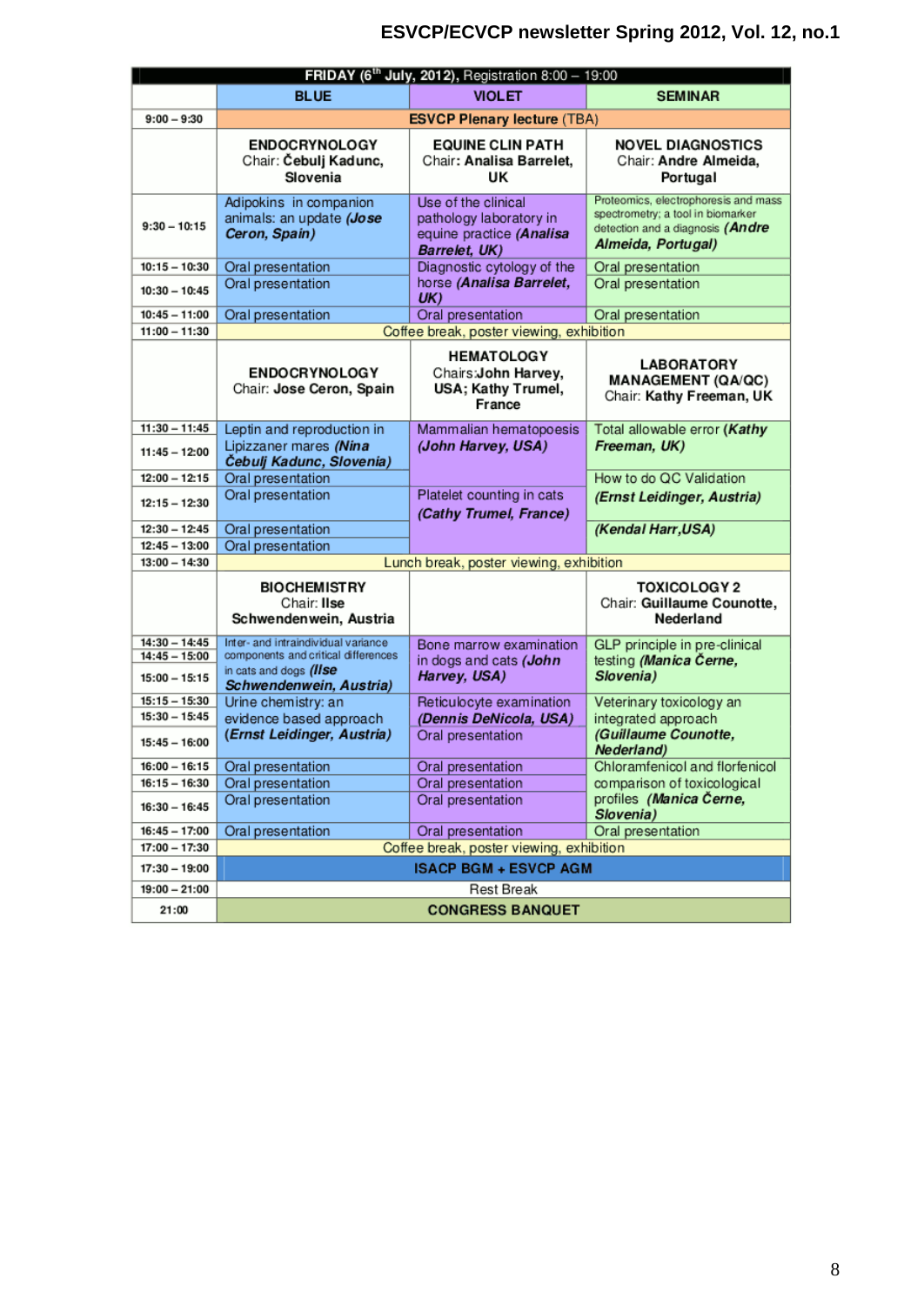| SATURDAY (7 <sup>th</sup> July, 2012), Registration 8:00 - 10:00 |                                                                                                                          |                                                                                                                                       |  |  |  |  |
|------------------------------------------------------------------|--------------------------------------------------------------------------------------------------------------------------|---------------------------------------------------------------------------------------------------------------------------------------|--|--|--|--|
|                                                                  | <b>BLUE</b>                                                                                                              | <b>VIOLET</b>                                                                                                                         |  |  |  |  |
|                                                                  | <b>NOVEL BIOMARKERS</b><br>Chair: Osamu Yamato,<br>Japan                                                                 | COST action workshop:<br>Proteomics and animal<br>health<br>Chair: David Eckersall, UK                                                |  |  |  |  |
| $9:00 - 9:45$                                                    | Laboratory tests for<br>metabolic inborn errors in<br>domestic animals: clues to<br>diagnosis (Osamu<br>Yamato, Japan)   | $9:00 - 9:40$ Overview of<br>proteomics in veterinary<br>science David Eckersall,<br><b>Scotland</b><br>9:40 - 10:20 Proteomics in    |  |  |  |  |
| $9:45 - 10:15$                                                   | Laboratory assays in the diagnosis<br>of acute pancreatitis in cats and<br>dogs (Ilse Schwendenwein,<br>Austria)         | the tick born diseases<br>research Andre Almeida.<br><b>Portugal</b>                                                                  |  |  |  |  |
| $10:15 - 10:30$                                                  | Oral presentation                                                                                                        | 10:20 - 11:00 Proteomics in                                                                                                           |  |  |  |  |
| $10:30 - 10:45$                                                  | Oral presentation                                                                                                        | study of liver metabolism in                                                                                                          |  |  |  |  |
| $10:45 - 11:00$                                                  | Oral presentation                                                                                                        | dairy cattle Bjoern Kuhla,<br>Germany                                                                                                 |  |  |  |  |
| $11:00 - 11:30$                                                  |                                                                                                                          | Coffee break, poster viewing, exhibition                                                                                              |  |  |  |  |
|                                                                  | <b>WILDLIFE CLIN PATH</b><br>Chair: Kendal Harr, USA                                                                     |                                                                                                                                       |  |  |  |  |
| $11:30 - 12:15$                                                  | BP Deepwater Oil Spill and<br>Toxicologic and Environmental<br>Ramifications in the Gulf of Mexico<br>(Kendal Harr, USA) | $11:30 - 12:10$ Proteomics in<br>investigation of AGP and<br>SAA Fabrizio Ceciliani,<br>Italy                                         |  |  |  |  |
| $12:15 - 12:30$                                                  | Oral presentation                                                                                                        |                                                                                                                                       |  |  |  |  |
| $12:30 - 12:45$                                                  | Oral presentation                                                                                                        | 12:10 - 12:50 Use of<br>proteominer to examine<br>low abundance protein in<br>the serum proteome <b>Anna</b><br><b>Bassols, Spain</b> |  |  |  |  |
| $12:45 - 13:00$                                                  |                                                                                                                          | <b>CLOSING CEREMONY</b>                                                                                                               |  |  |  |  |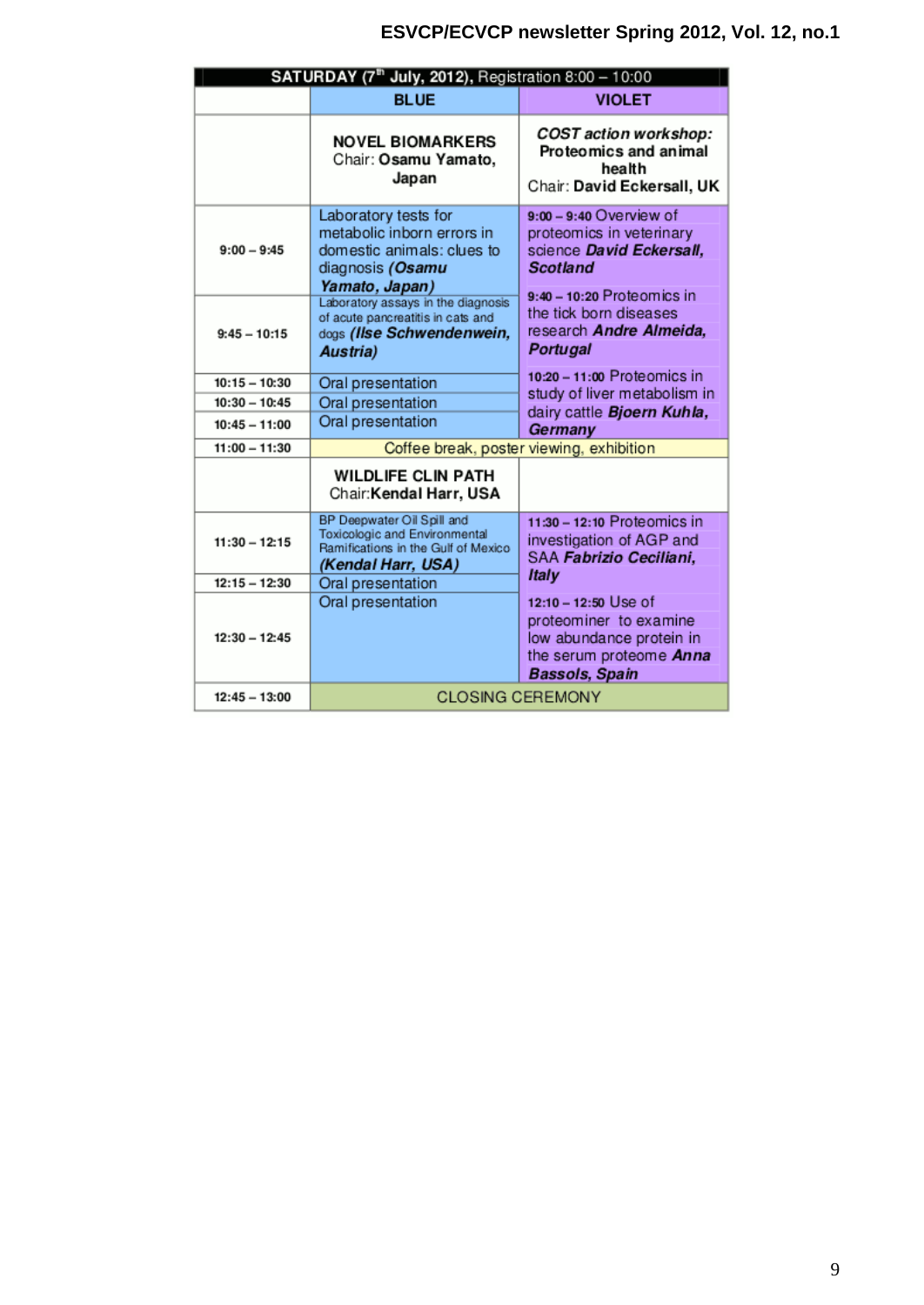#### European Society of Veterinary Clinical Pathology

#### **Annual General Meeting 2011 Trinity college Dublin**

# **Meeting Convened at 20:20**

1. Sixty-seven members of the society were present. At the time of the meeting, the Society has 182 members so a Quorum was established (>15% of the membership). The meeting was conducted according to the following agenda:

#### **Pre-AGM**

#### **Keynote Address**

Keynote address was given by Kristin Barnhart, Stefano Comazzi and Saverio Paltrinieri; Presidents of ASVCP, ESVCP and ECVCP

**Kristin Barnhardt** outlined the current status of the ASVCP. She highlighted that many of the recent gains and improvements in ASVCP have been in part helped by the establishment of a management company (Rees Group).

Around 25% of the membership is from outside the USA.

ASVCP Board member commitments are 5 year in duration.

Their laboratory professionals group is very active and organises a large amount of CPD at the annual meeting.

ASVCP International committee is recently established and starting to expand its interests Recent developments include a new website, e-newsletters and the development of a case database (50-60 cases).

Policies (e.g. antitrust and disclosures) are in development and a system of re-certification is being developed

An Aperio based store of all ASVCP meeting case report is being established.

The nest ASVCP meeting will be in Nashville 3-7 December 2011.

**Stefano Comazzi** outlined the history of the society from its beginnings in 1998 to the establishment of the provisional ECVCP in 2002. By 2011 our membership continues to increase each year representing 27 different countries. The largest membership countries are UK and Italy. Proposed future activities include enhanced relationships with other societies and organisations, website communications and to explore policies and opportunities for website advertising. In addition, the society should enhance its attractiveness to potential members that are non-ECVCP eligible

**Saverio Paltrinieri** outlined the history of the college including full approval in 2007 and the 2011 requirement to re-certify as a college. In comparison to other EBVS recognised colleges, the ECVCP has a membership number indicating strength and opportunity for growth. The majority of members are in academic rather than commercial work environments.

There are over 14 training sites approved with more under review although there is a discrepancy in approved labs versus approved training programmes.

Aims for 2011 are to increase membership through training and availability of training, to increase the relationships with other colleges and societies including a wider organisation of lab diagnosticians (including microbiology).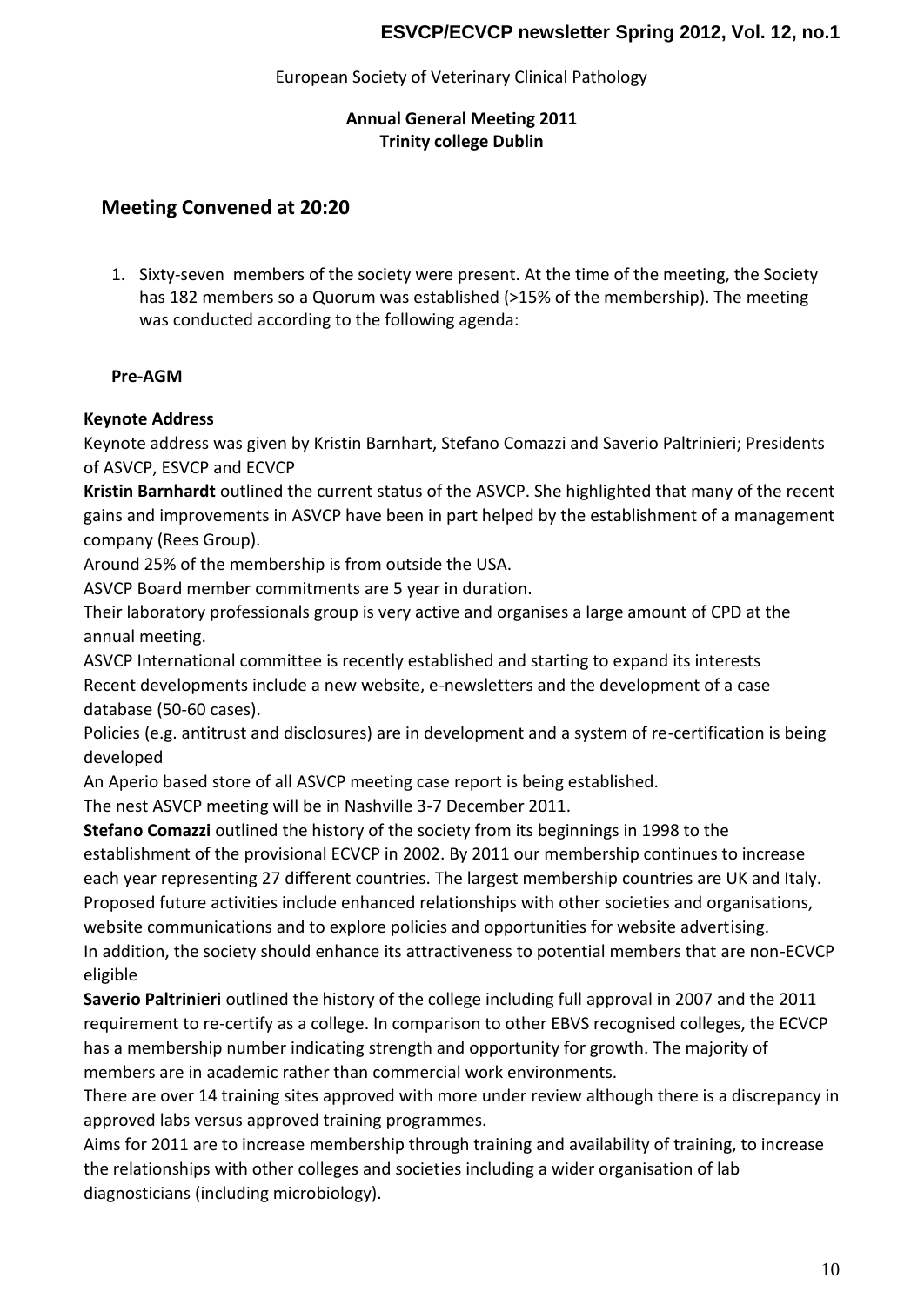Other aims include promoting the "image" veterinary clinical pathologists, its legal standing and consequently employment opportunities for Veterinary Clinical Pathology Professionals Ernst Leidinger (website manager) asked a question about the development of policies relating to the use of the society Logo.

Peter O'Brien asked a question concerning what relationship there is or should be with the ECVP. Stefano Comazzi and Saverio Paltrinieri outlined their views concerning the strength of an independent clinical pathology discipline and it was compared and contrasted with the situation in the USA by Karen Young and Kristin Barnhart.

### **ESVCP Hall of Fame Awards**

Awards were made for distinguished contributions to the discipline of veterinary clinical pathology were made to Jean-Pierre Braun, Harold Tvedten, Mary Christopher and Jiro J Kaneko. An engraved plaque was presented to Jean-Pierre Braun and Harold Tvedten by Stefano Comazzi (ESVCP President).The awards to Mary Christopher and Jiro Kaneko will be made at the ASVCP meeting in Nashville.

### **ESVCP Small Grant Award**

During 2011, resident research awards were made to Eve Ramery, and Marta Costa.

#### **Best Presentation Awards**

Best Poster 2011: Maria Elena Gelain Best Case 2011: Erika Furman Best Oral abstract: Will be announced 3rd September

### **AGM Business meeting**

#### **Approval of the minutes of 2010 AGM, Toulouse, France**

- The minutes of the last meeting Annual General Meeting were circulated in advance by email to the membership.
- No objection to the contents of the minutes was raised and consequently they were duly approved.

# **President's Report**

Stefano Comazzi confirmed to non-elected executive consists of himself, Josep Pastor and Stephan Neumann. He also extended his thanks to the previous past-president Jose Ceron for his much appreciated efforts during his term.

Jose Ceron expressed his pleasure to contribute to the society and reminded the members of their achievements of the society so far.

The relationship between the ESVCP and ECVCP is strong and with much in common will work together well. The ESVCP board and ECVCP Science committee will develop roles and responsibilities with regard to areas of perceived overlap

An on-line survey is planned to understand our society members and the different challenges in different geographical regions and to compare with the previous 2006 survey

15 new members were welcomed by Stefano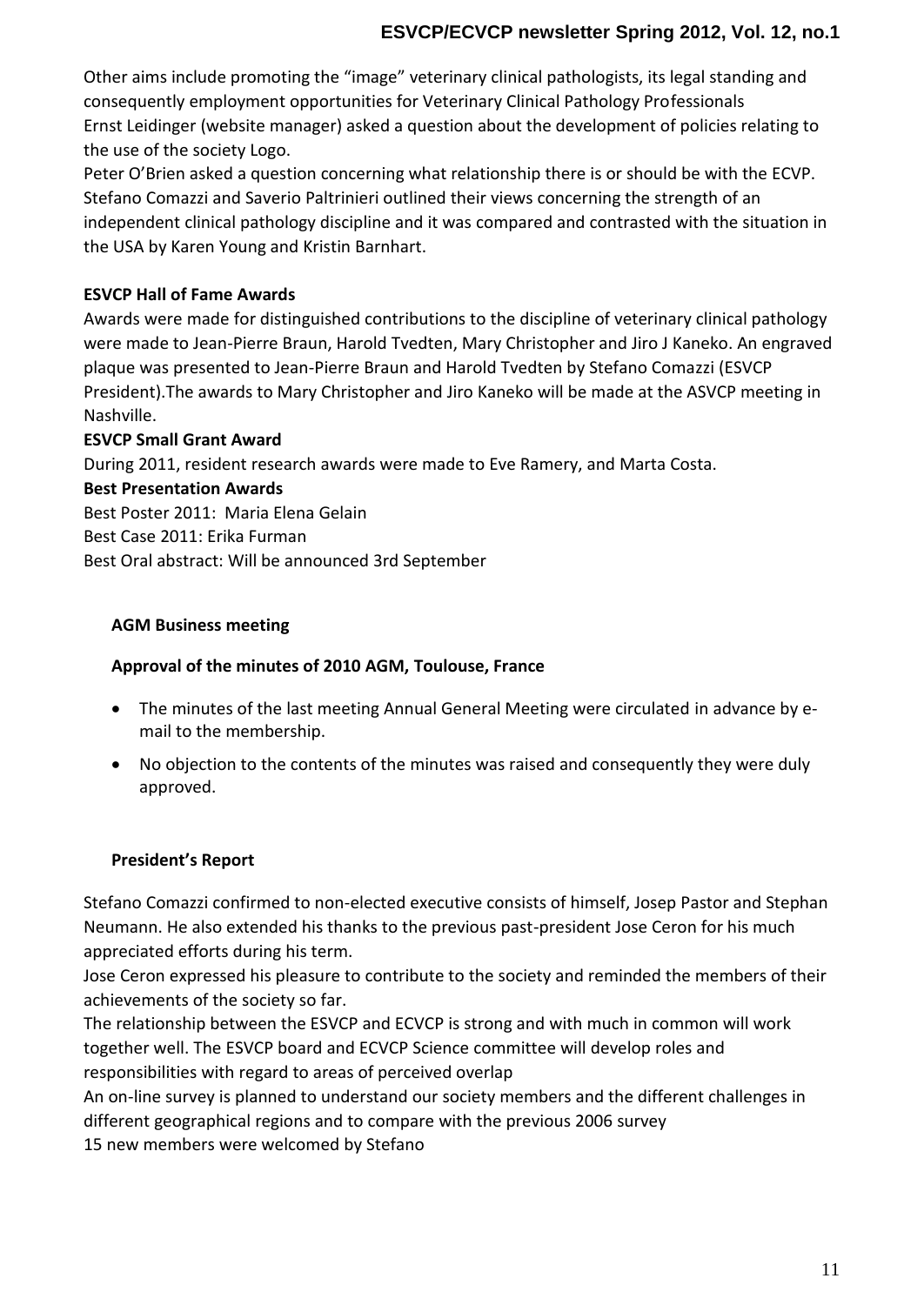### **Treasurer's report**

The treasurer report was presented by Mark Pinches.

No auditors report was presented at this meeting. Accounts are currently being prepared for auditors' review.

Mark presented the following updates:

- 2010 has been a financially successful year facilitating the promotion of vet clinical pathology
- Lloyds bank accounts are been replaced with HSBC accounts
- 182 subscription paid members
- Profit from Barcelona meeting 2008
- Slight loss in Thessaloniki 2009 and Toulouse 2010
- Audit fees have been caught up (last 3 years)
- Two research awards made for 2011
- No increase in subscription recommended this year

Applications for research awards 2012 were encouraged.

A protected wind-up contingency fund has been established

The Society has committed to contribute to the travel expenses of the Editor of Veterinary Clinical Pathology to the ESVCP AGM's

#### **Future Meetings**

ESVCP will have a presence at ECVIM 2011.

The main society meeting for 2012 will be held in association with ISACP in Ljubljana, Slovenia on the proposed dates of 3-7<sup>th</sup> July 2012. Joze Staric provided some background of the city and country.

Stephan Neumann outlined the joint meeting planned with German Small Animal Veterinary Association in Berlin 6-10<sup>th</sup> November 2013.

The expectation is that the 2014 meeting will be in Italy subject to future confirmation by the Society.

# **Journal of Veterinary Clinical Pathology**

Karen Young updated the members concerning the *Journal*. In her review of the year, Karen highlighted the following:

- Thanks to support team, editorial board, section editors and more than 200 reviewers
- 215 new manuscripts
- Acceptance rate: 34%
- Rejection rate 46% (including expired and withdrawn)
- Impact factor  $(2010) = 1.239$  (increased by 56%)
	- o Reflects citations of articles published in 2008 and 2009
	- o Ranked 44 of 145 veterinary journals
- Virtual issue released on haemostasis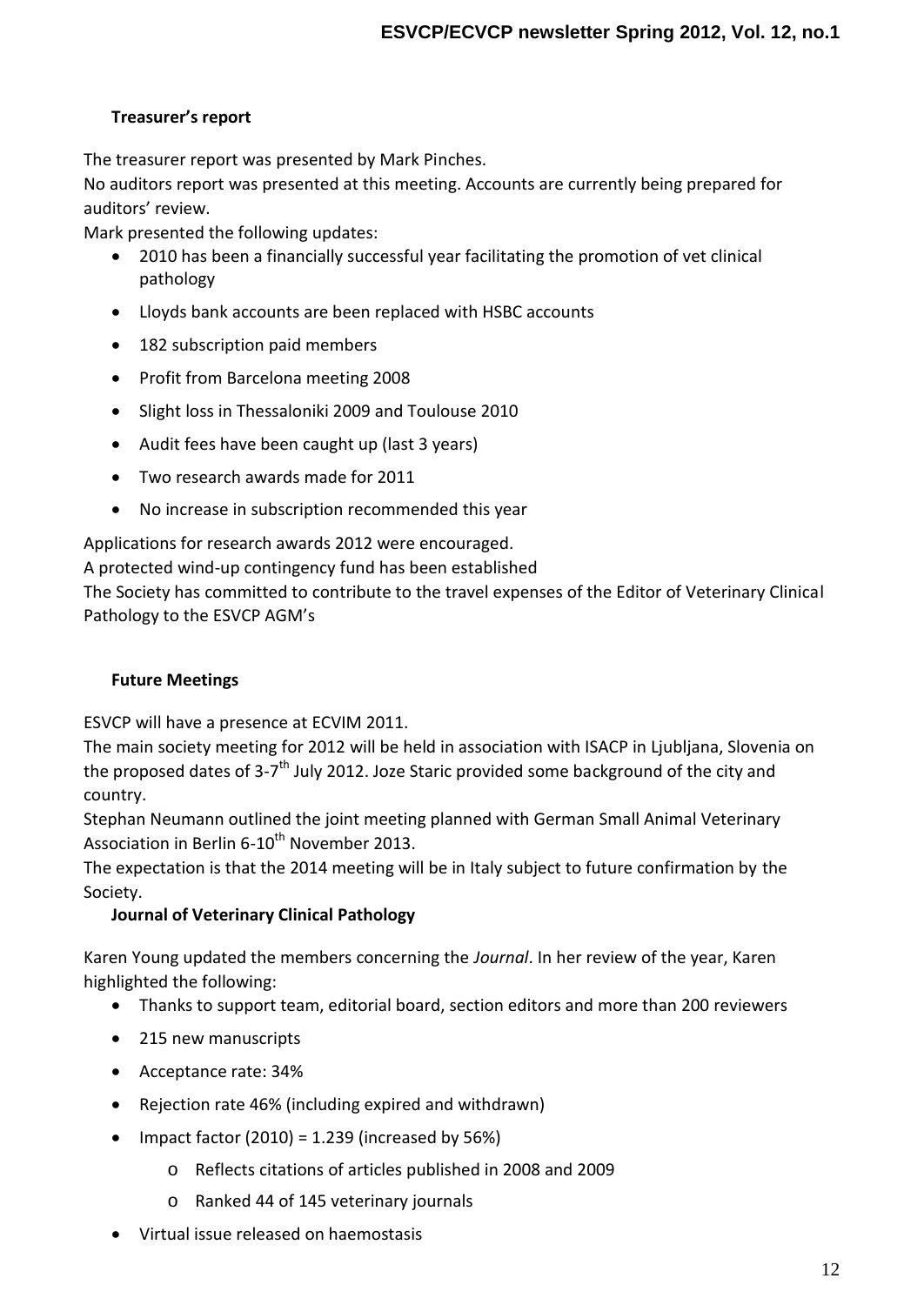- Review articles now in each issue
- Published abstracts for ISACP, ESVCP and ASVCP
- Encouraging more use of STARD Guideline (diagnostic performance) and other relevant reporting guidelines
- Around 60% is original research, 1.4% review articles
- Letters to the Editor are being encouraged: additional comments and experience in addition to "criticism"
- USA and Europe account for around 60% of submissions (~50:50)
- Mean time submit-to-accept is 5 months
- VCP is your journal
	- o Submit your best work
	- o Be an advocate:
	- o Does your library have a subscription?
	- o Encourage your colleagues in internal medicine, emergency and critical care, oncology, and other disciplines to submit in-scope manuscripts.

#### **Other Matters**

Meeting closed 10:05 pm Meeting Minutes prepared by P. Graham, 2<sup>nd</sup> September 2011 Stefano Comazzi Peter Graham President Secretary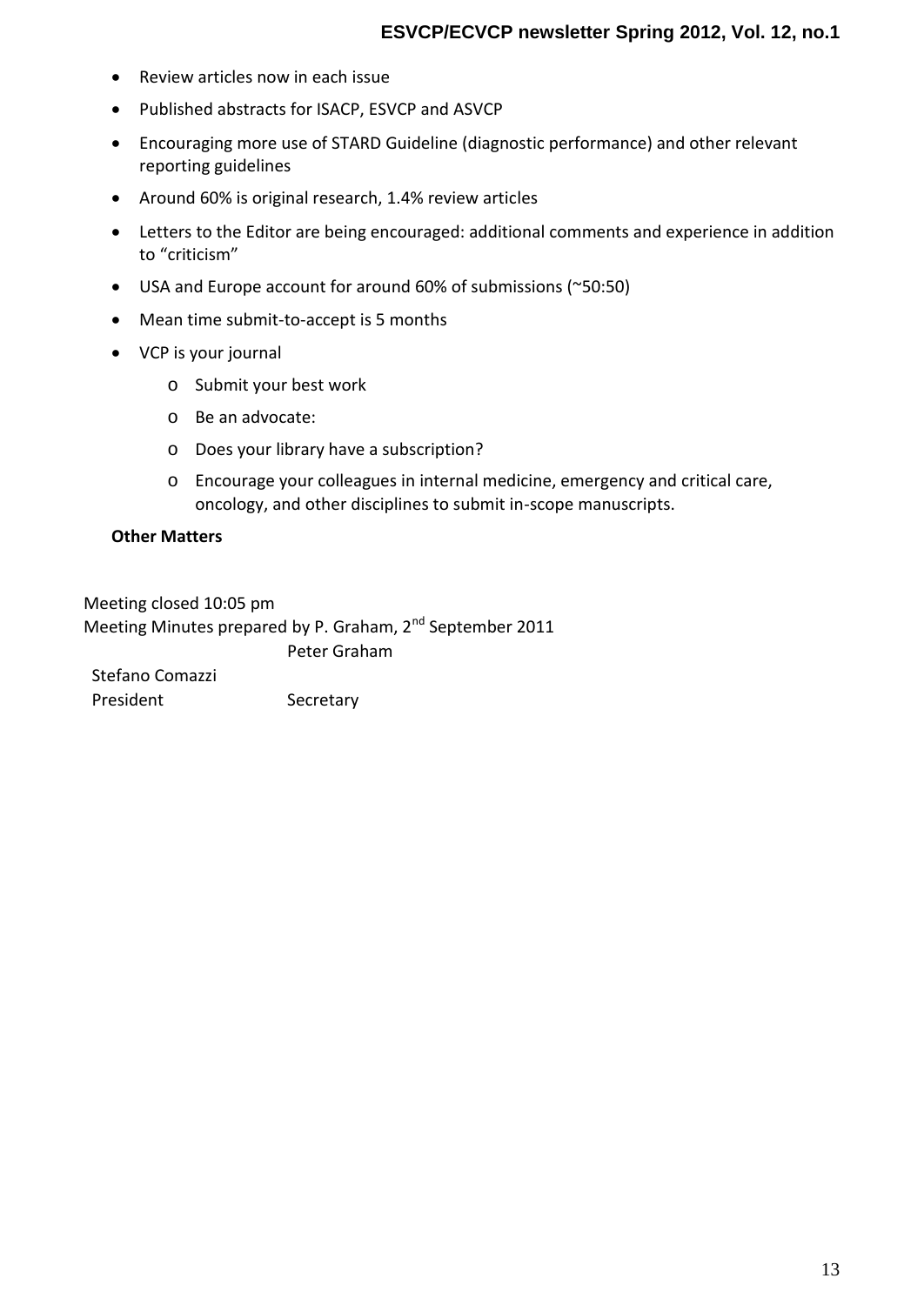# **European College of Veterinary Clinical Pathology**

# **Annual General Meeting 2011**

# **Trinity College Dublin 31/08/2011**

Attendance: Appendix list (34 signatures)

SP: Saverio Paltrinieri, NB: Natali Bauer, ZP: Zoe Polizopolou, BvB: Barbara von Beust, AG: Alessia Giordano, MS: Martina Stirn

Recording Secretary: Anne Lanevschi (ALP)

# Meeting start: 19:10

- 1. Minutes from previous AGM (Toulouse 2010) were approved (SP, seconded ALP)
- 2. Agenda for the meeting presented (SP)
- 3. Future 2012 Congress presented Slovenia, joint ISACP and ESVCP congress, Veterinary Faculty in Ljubljana (SP)
- 4. Summary of 2011 board activities (SP):
- Reorganization of committees
- Definition of SOPs for different committees
- Enforcement of pre-existing rules (see committee reports) rules will be adhered to strictly henceforth in order to comply with EBVS requirements and College guidelines- these are presented the Education session and College AGM (Education; Credentials)
- 5. President's report (SP):

• Inform on possible minor revision of the brochure to clarify wording: the IB is aimed to facilitate the life within the College; it is a "dynamic document" that needs to be adapted to EBVS rules and improved based on problems encountered (both occurred in 2011); some adaptation will be soon incorporated for clarity

Example: Application for the exam (CRED COM): The programme must be concluded by the date of the exam; application must be sent by March  $1<sup>st</sup>$ ; on March 1st the applicant/supervisor must submit: the status of the programme until March  $1<sup>st</sup>$ ; 2 papers, case reports, case log, daily log; give an outline of the provisional activities until the end of the programme; one month before the exam the applicant must submit the final status of the activities

- 6. Treasurer's report (NB):
- Fees were increased from 100 to 150  $\epsilon$  in 2011.
- Donations: from Novartis for the speakers in the tox path session in Toulouse was
- 4,000.00; Pfizer donation in 2011 (£1844.17).
- Total expenses since September 2010: € 7271.38
- Reimbursements (since September 2010): € 3057.52
- Website ESVCP/ECVCP:  $\epsilon$  772 (Feb 2011)
- Payment to the EBVS February 2011:€ 1470.33
- Payment for Paypal account 2011: € 255.22
- Payments for ECVCP secretariat: € 1716.31 (Feb, April, June 2011)
- EBVS dues 2011: annual fixed levy per Board registered college: €270.43; there is an annual levy for 69 diplomates/associate members @ 16.90  $\epsilon$ /diplomate =  $\epsilon$  1470.33. The actual number clarified and corrected this year and there were no overpayments to EBVS as in past.
- Breakdown of members: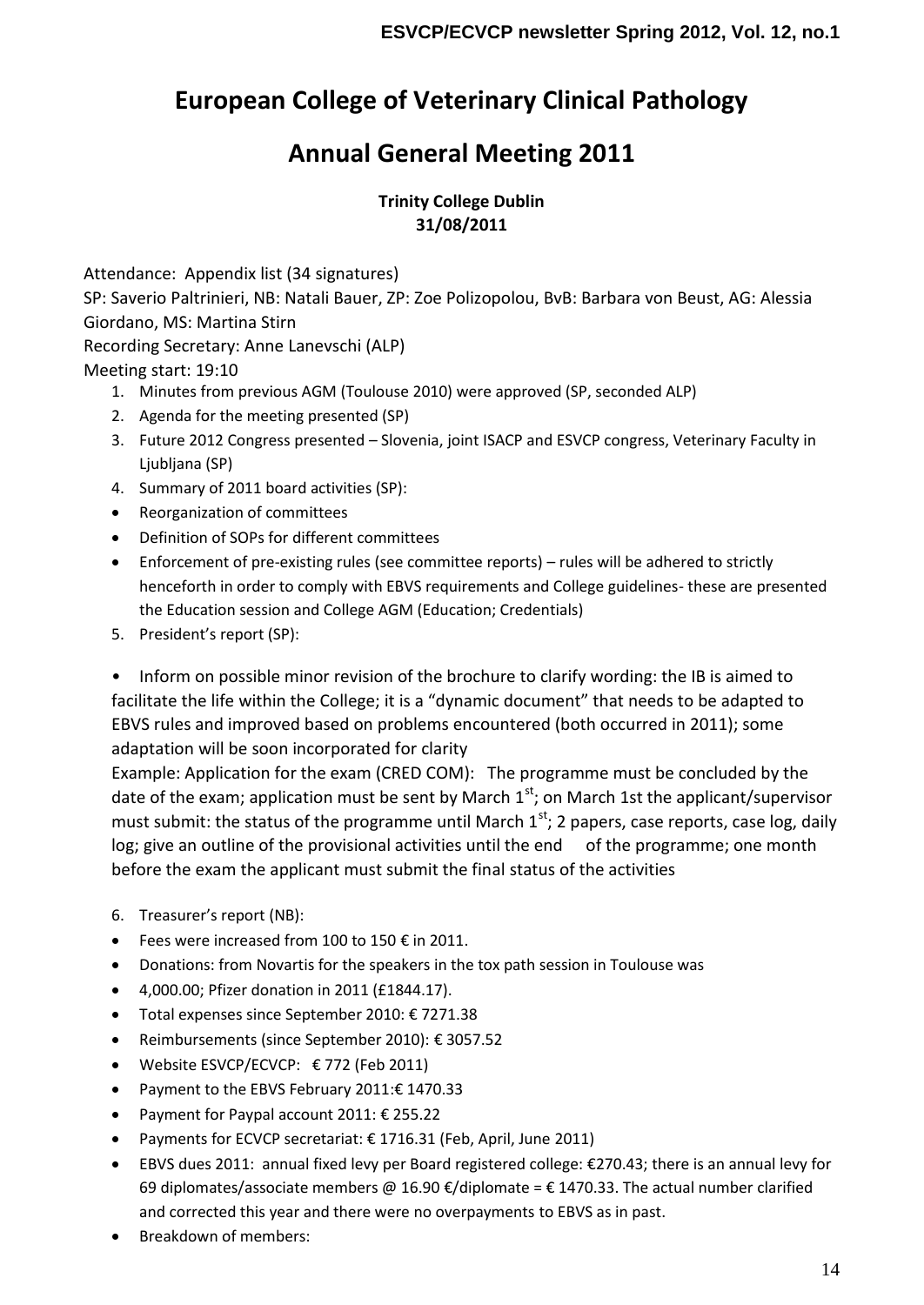- o Active diplomates: 67 (requirement to pay dues to EBVS)
- o Associate members: 3 (requirement to pay dues to EBVS)
- o Honorary: 4
- o Resigned/retired: the rest
- September 2010: audit of the treasurer recommendation is to pen a bank account used for transferring money ( with Lloyds money can only be transferred within the UK by online banking) – ING is the bank for this purpose
- Kathy F proposes we seek an interest earning account
- September 2011: audit of the treasurer passed
- Auditors: Andreas Moritz and Gad Baneth
- ECVCP account balance:

| Total income 2011 (all accounts): | € 16446.68              |  |
|-----------------------------------|-------------------------|--|
| Total expenses 2011:              | € $-7271.38$            |  |
| Net income 2011:                  | € 9175.30 or £ 8016.46£ |  |
| Increase from                     |                         |  |
| - £ 29,118.88                     |                         |  |
| C 34 335 73                       |                         |  |

- £ 31,235.72
- + € 6225.57 (Paypal)
- + € 386.94 (IngDIBa)
- = £ 37,135.34 Balance

Brief discussion on procedure for reimbursement with agreement to Natali' s proposal that non-EU diplomates should send in the original receipts and also the converted € amount in the currency of their bank account at the time of spending the money (refer to their bank or credit card statement showing amount)

CLSI membership option: a survey of diplomates attending the AGM resulted in a majority show of hands for interest to inquire about adherence cost for the College ACTION: Natali to explore CLSI membership

Natali reminds diplomates that they must pay their dues on time – still a small number outstanding

ACTION: Outstanding diplomates to pay outstanding College dues ASAP

- 7. Credentials committee report (ZP):
- Members: .Z.S. Polizopoulou, P. Vajdovich, H. Brun-Hansen, S. Rossi
- Eligibility requirements are outlined: Training programmes (approved by the Education committee) & training laboratories (approved by the Lab standards committee); completion of duration of training (standard/alternative programme); publications : 2 first author publications

In 2011: 8 first time candidates will present themselves for the exam

An evaluation of first time examination candidates for 2011 highlighted the following problems:

- Marked variation of training programmes

- Old vs New information brochure and regulations - different interpretation by candidates and supervisors

- Candidates changing training sites (and switching from standard to alternative programmes)

- Documentation of sufficient external training

Accepted: 4

Provisionally accepted: 1 (ongoing training to be completed prior to September) Rejected: 3

1 – lacking 1st author publications, training programme issues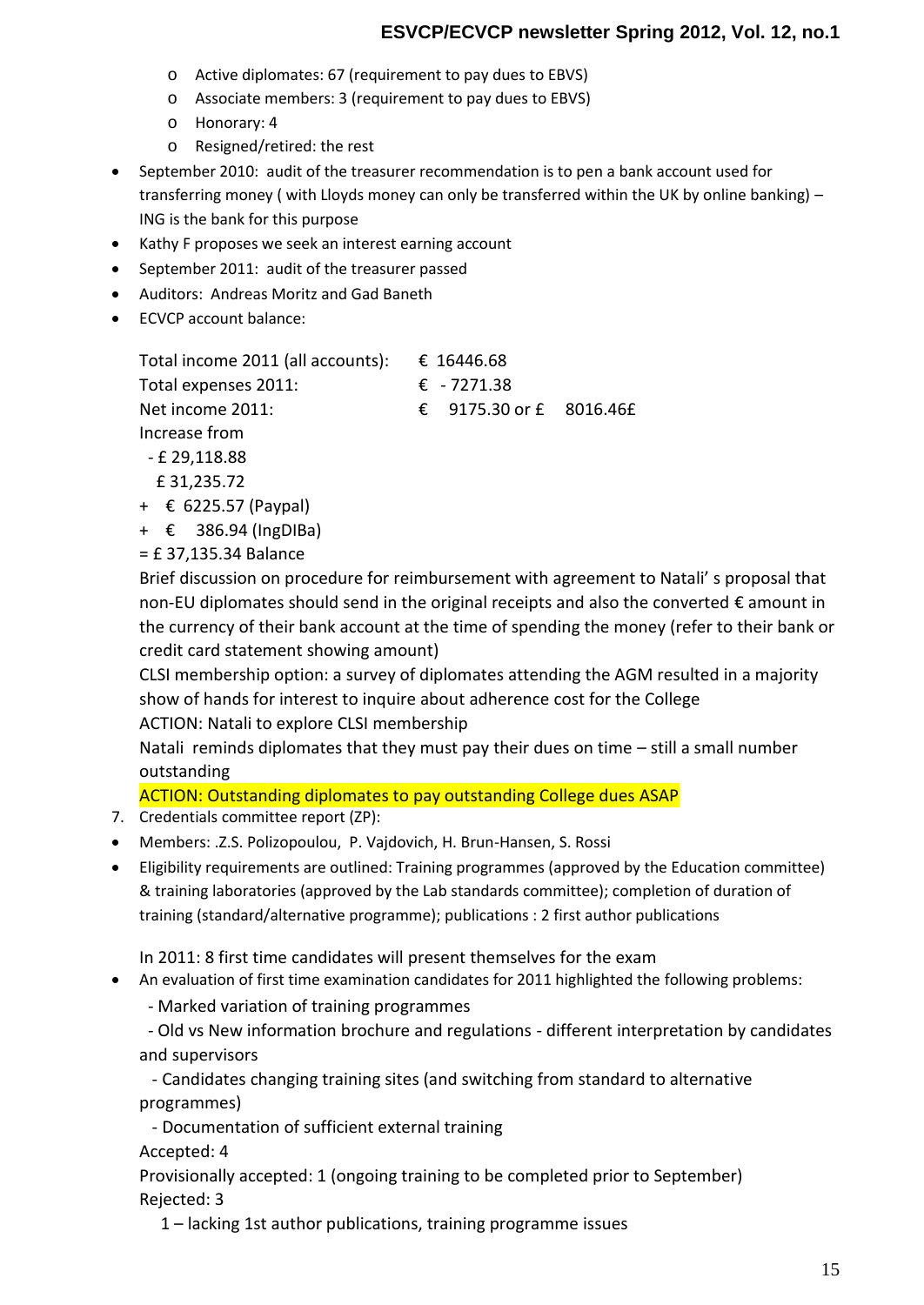- 1 lacking 1st author publications
- 1 lacking 1st author publications, external training issues
- Applicants from outside Europe to be granted diplomate status:

There are 2 applicants; some changes in the EBVS rules as to number of years they must be active in Europe is a barrier. This is discussed and several members including Peter O'Brien indicate we can define what is meant by active.

Motion approved, proposed by Kathy Freeman and seconded by Saverio Paltrinieri that the term 'active' diplomate within Europe be studied by the board.

ACTION: This will be discussed further by Credentials in conjunction with the board.

• Recertification process is presented:

Re-evaluation of the ECVCP membership status is required every 5 years for every ECVCP diplomate starting from the year of admittance and is based on a standard point system:

- publications

- presentations at national congresses or Continuing Education
- presentations at international congresses
- attendance at national or international congresses
- preparing exam questions
- supervision of residents
- membership of ECVCP Board or Examination committee
- 2008 recertification:
	- 31 diplomates enrolled in 2001-02
	- 4 excluded (1 honorary member, 3 inactive)
	- 27 diplomates to recertify
	- 20 diplomates recertified
	- 5 in review (exam questions evaluated)
	- 2 missing applications
	- 1 declined recertification, 1 did not respond to invitation
- 2009 recertification:

Six diplomates enrolled in 2003 needed to recertify One retired and excluded from the process Five remaining diplomates-all responded and sent applications All recertified

• 2010 recertification:

12 diplomates listed to recertify

5 excluded from the process:

- 2 accepted as associate members
- 2 accepted as honorary members
- 1 resigned from ECVCP
- 7 asked to send applications
	- All applications received
	- 6 recertified
	- 1 feedback from the exam cmt (submitted Qs)
- 2011 recertification:
	- 11 Diplomates to recertify

Invitations to be sent after Dublin

Efforts are being made to improve the process for certification: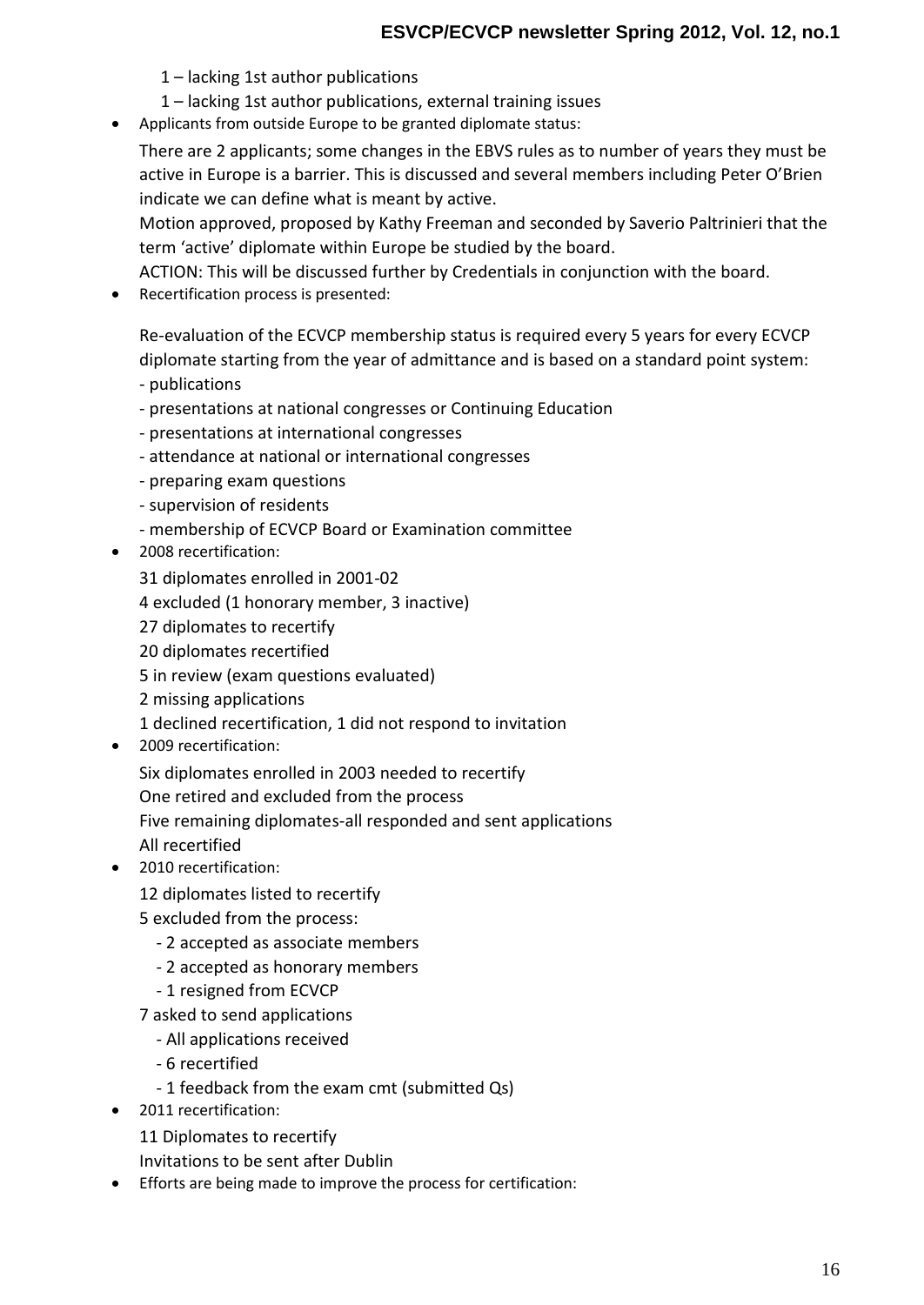- Credentials committee chair to coordinate regular teleconferences with Education cmt for early "diagnosis" of training programme issues prior to expiration of deadlines; coordinate with lab standards cmt and Examination cmt and feedback for recertification
- Proposal: meetings (TC/other) 3-4 times per year unless dictated otherwise
- ACTION: Mark Pinches and Natali Bauer propose that a requirement be added that members show proof they are up to date with paying dues

Approved motion proposed by Mark Pinches, seconded by Peter O'Brien and Saverio Paltrinieri: 'That recertification SOP include a final check with society and College treasurers prior to approval of the applicant to determine whether they are up to date with membership dues.'

8. Education committee report (BvB):

• Composition : Abigail Guija de Arespacochaga , Bulgaria; Ilse Schwendenwein, Austria; Inger Lilliehöök, Sweden; Maria Elena Gelain, Italy; Mary Christopher, USA; Nick Carmichael, United Kingdom

- List of Activities (since March 2011):
	- o Reactivation of review process of pending training program applications
	- o Updating of currently approved and active residency training laboratories
	- o Survey: list of approved Training Laboratories
	- o Updating resident registration (Registrar)
	- o Review of renewal applications
	- o SOP's
	- o Forms
	- o Summer School 2012

### Number of programs and application status in 2011:

| Programs<br>2011 | Number | Preliminary<br>Approval | Denial | Pending | Definitive<br>Approval |
|------------------|--------|-------------------------|--------|---------|------------------------|
| "Old"            | 5      | 2                       |        | 2       |                        |
| Renewal          | 4      |                         |        | 2       |                        |
| New              |        |                         |        | 1       |                        |
| <b>Total</b>     | 10     | 3                       |        | 5       |                        |

The process for application and approval is outlined so diplomates understand it is an arduous process that involves inter-committee consultation, hence the response time it takes prior to the applicant receiving news on the status of their application.

Three SOPs being drafted for the Education committee in 2011:

- o Education Committee of the ECVCP encompasses processes, active Contribution, time Lines, confidentiality, conflict of Interest
- o End of Residency Questionnaire encompasses support for training program improvement, recommendations to Supervisors
- o Document Check encompasses progress assessment, case log, protection of residents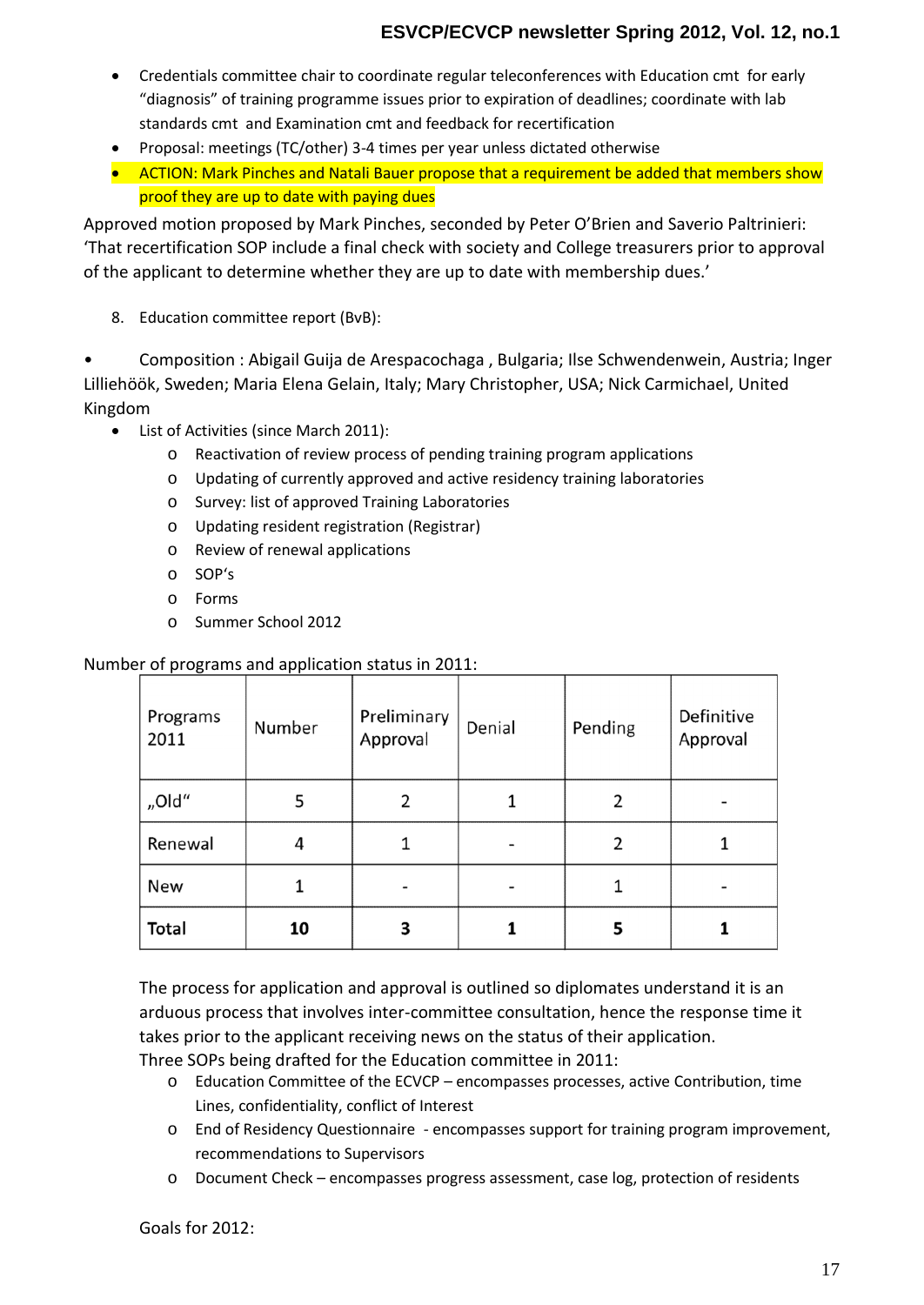- o Establish online Forms for Applications for Training Programs, Renewals, Candidates;
- o Online List of Approved Training Laboratories
- o Summer School 2012: is presented: theme is General Clinical Pathology Friday Sunday, 8 10 July 2012
- 9. Examination committee (AG):
- Composition:

Alessia Giordano, Chair

David Ledieu, Past Chair: Diplomates questions management

General Clinical Pathology: Peter O'Brien (chair), Joy Archer , Anne Lanevschi, (Sarah Putwain)

Clinical Chemistry: Vanessa Turinelli, Kerstin Thoren Tolling, Ugo Bonfanti , (Federico Sacchini)

Cytology: Elizabeth Villiers (chair), Kathy Freeman, Elspeth Milne

Haematology: (Cathy Trumel, candidate chair) Alexander Pankraz, Walter Bertazzolo, (Laia Solano-Gallego)

SOP subcommittee: Kathy Freeman, David Ledieu, Saverio Paltrinieri, Kerstin Tolling, Peter O Brien

Local exam organiser Toulouse 2010 and 2011: Cathy Trumel

2010 exam:

6 candidates:

- 5 first-time candidates
- 1 second-time candidate

0 third-time candidate

- 1 appeal from candidate failing 3 parts - refused

Results: 1 new diplomate

Dr. Sarah Putwain (first time candidate, Academia, Standard program) is congratulated on joining the College, presented by Saverio Paltrinieri, president

• 2011 exam to be held upcoming 24-25 Sept 2011:

10 candidates:

- 5 first-time candidates
- 4 second-time candidates
- 1 third-time candidate

General Clinical Pathology: 10 candidates

- Biochemistry: 7 candidates
- Hematology: 8 candidates
- Cytology: 6 candidates
- Exam yearly external review:

Alessia thanks external reviewers that assessed the exam d for 2011: Anne Barger (whole exam); Dorothee Bienzle (haematology and cytology); Mike Fry (whole exam) Breakdown of candidates and programs they originate from: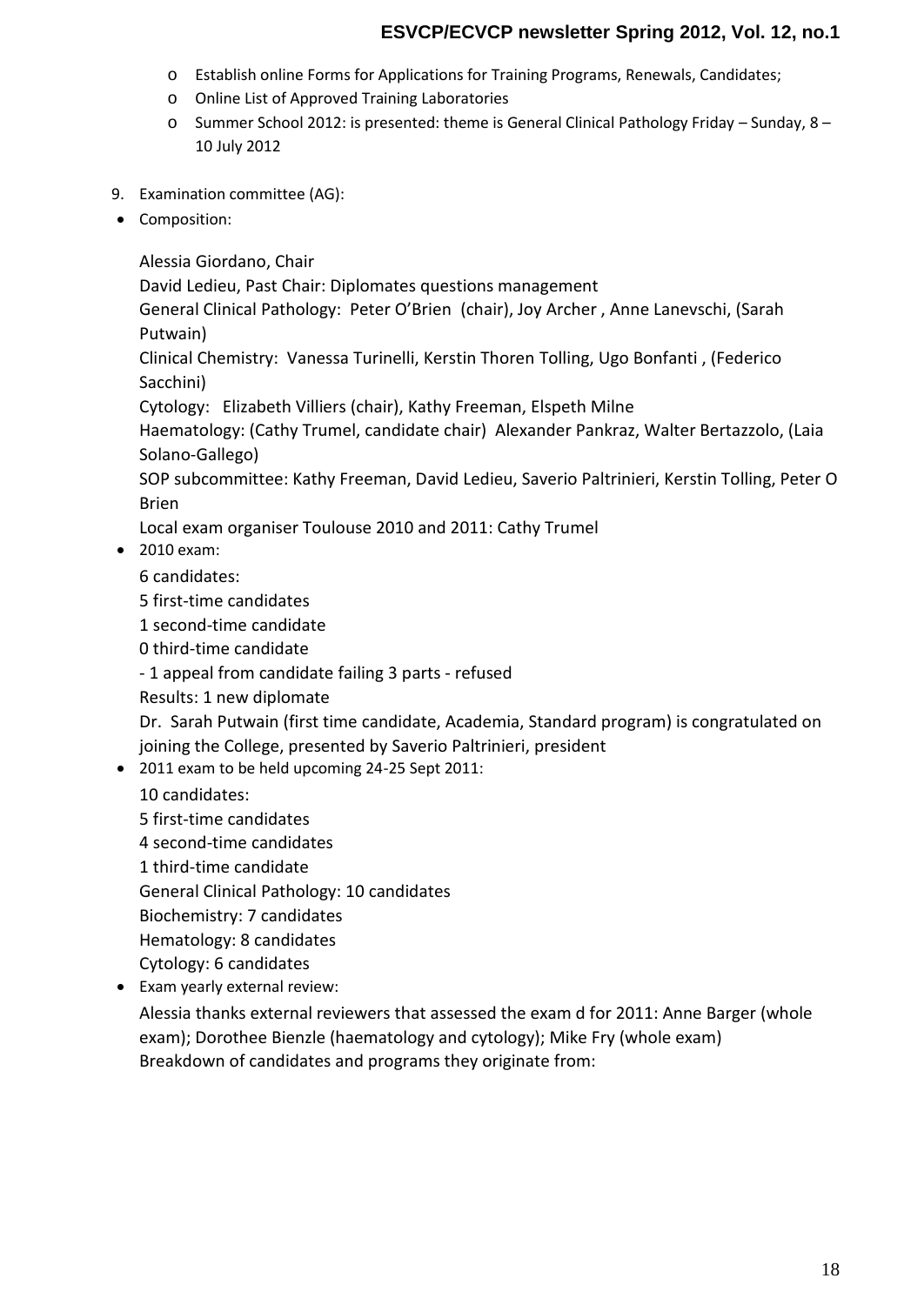#### **ECVCP Examination Committee - Examination Passing Rate**

|                   | Candidate<br>Number | 1st<br>Time | 2nd<br>Time    | 3rd<br><b>Time</b> | <b>Standard</b> | <b>Alternative</b> | Total<br><b>Passing Rate</b> | <b>1st Time</b> | 2nd Time   | 3rd Time<br><b>Passing Rate Passing Rate Passing Rate</b> |
|-------------------|---------------------|-------------|----------------|--------------------|-----------------|--------------------|------------------------------|-----------------|------------|-----------------------------------------------------------|
| 2004              | 3                   | 3           | na             | na                 |                 | 2                  | 3/3 (100%)                   | 3/3 (100%)      | na         | na                                                        |
| 2005              | $\overline{2}$      | 2           | na             | na                 |                 |                    | 0/2(0%)                      | 0/2(0%)         | na         | na                                                        |
| 2006              |                     | 5           | $\overline{2}$ | na                 | 2               | 5                  | 4/7 (57%)                    | 3/5(60%)        | 1/2(50%)   | na                                                        |
| 2007              | 5                   | 2           | $\overline{2}$ |                    | 3               | 2                  | 1/5 (20%)                    | 0/2(0%)         | 0/2(0%)    | 1/1 (100%)                                                |
| 2008              | 10                  | 6           | $\overline{2}$ | $\overline{2}$     | 6               | 4                  | 8/10 (80%)                   | 5/6 (83%)       | 1/2(50%)   | 2/2 (100%)                                                |
| 2009              | 3                   | 1           | 1              |                    |                 | 2                  | 2/3(66%)                     | $0/1$ (0%)      | 1/1 (100%) | 1/1 (100%)                                                |
| 2010              | 6                   | 5           |                | 0                  | 4               | 2                  | 1/6 (17%)                    | 1/5 (20%)       | $0/1$ (0%) | na                                                        |
| <b>Cumulative</b> | 36                  | 24          | 8              | 4                  | 18              | 18 <sup>1</sup>    | 19/36 (53%)                  | 12/24 (50%)     | 3/8(38%)   | 4/4 (100%)                                                |

na: Not applicable

#### Exam passing rate in single disciplines:

ECVCP Examination Committee - Examination Passing Rate

|                   | Candidate<br>Number | 1st<br>Time | 2nd<br>Time    | 3rd<br><b>Time</b> | <b>Standard</b> | <b>Alternative</b> | Total<br><b>Passing Rate</b> | <b>1st Time</b> | 2nd Time   | 3rd Time<br><b>Passing Rate Passing Rate Passing Rate</b> |
|-------------------|---------------------|-------------|----------------|--------------------|-----------------|--------------------|------------------------------|-----------------|------------|-----------------------------------------------------------|
| 2004              | 3                   | 3           | na             | na                 | 1               | 2                  | 3/3 (100%)                   | 3/3 (100%)      | na         | na                                                        |
| 2005              | 2                   | 2           | na             | na                 |                 |                    | 0/2(0%)                      | 0/2(0%)         | na         | na                                                        |
| 2006              | 7                   | 5           | 2              | na                 | 2               | 5                  | 4/7 (57%)                    | 3/5(60%)        | 1/2(50%)   | na                                                        |
| 2007              | 5                   | 2           | $\overline{2}$ |                    | 3               | 2                  | 1/5(20%)                     | 0/2(0%)         | 0/2(0%)    | 1/1 (100%)                                                |
| 2008              | 10                  | 6           | 2              | $\overline{2}$     | 6               | 4                  | 8/10 (80%)                   | 5/6 (83%)       | 1/2(50%)   | 2/2 (100%)                                                |
| 2009              | 3                   |             |                | 1                  |                 | 2                  | 2/3(66%)                     | $0/1$ (0%)      | 1/1 (100%) | 1/1 (100%)                                                |
| 2010              | 6                   | 5           |                | 0                  | 4               | 2                  | 1/6 (17%)                    | 1/5 (20%)       | $0/1$ (0%) | na                                                        |
|                   |                     |             |                |                    |                 |                    |                              |                 |            |                                                           |
| <b>Cumulative</b> | 36                  | 24          | 8              | $\overline{4}$     | 18              | 18                 | 19/36 (53%)                  | 12/24 (50%)     | 3/8(38%)   | 4/4 (100%)                                                |

na: Not applicable

Alessia remind membership that it is a constitutional obligation & requirement for recertification for all diplomates to submit questions; at 4 questions / Diplomate / Year = 335 questions should be received from 67 diplomates

Submission can be anytime during the year. There are exam question submission templates on the website. Questions/Materials are to be submitted to Exam committee chair. Details & Address are on website.

ACTION: To all diplomates to submit their required 5 questions yearly respecting the guidelines on the website (also available in 2011 Spring newsletter, also available via website)

Process: Questions are reviewed by exam subcommittees, feedback to Chair and Diplomate (via subcommittee chair), and an annual summary is sent to the Credential committee chair (Dec 1st) Exam question submission history:

Submitted Questions in 2008:

7 diplomates + 14 = 33%

32 questions (28MCQ + 3KC + 1GS)

Submitted Questions in 2009:

15 diplomates + 15 = 43%

147 questions (106MCQ + 17KC + 21GS + 3CC)

Submitted Questions in 2010:

Requirement for exam question submission by members: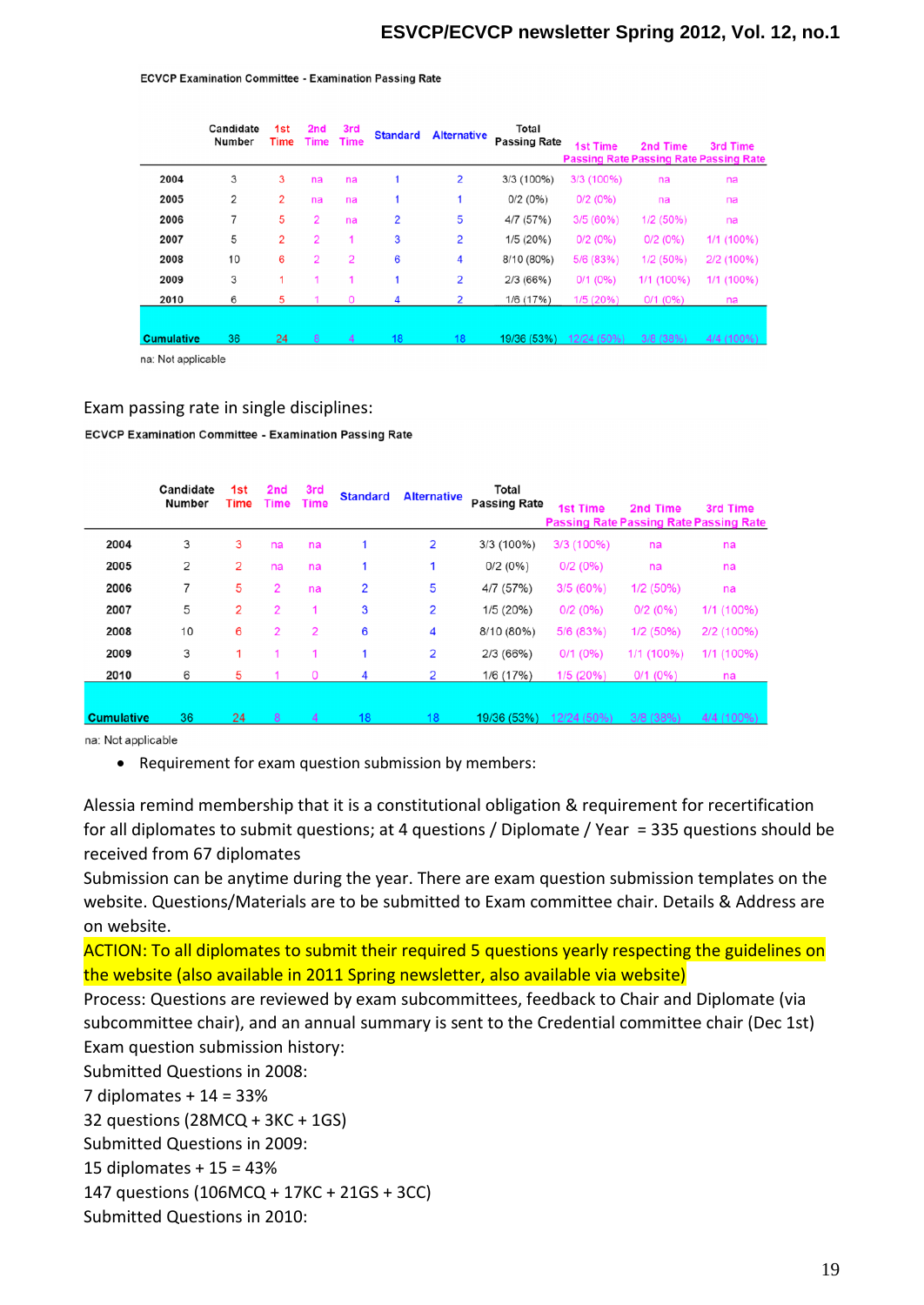15 diplomates + 14 = 41% 200 questions Submitted Questions in 2011: 18 diplomates + 14 = 48% 215 questions

Other business:

There was an examination educational session at the Dublin congress for examiners. An exam question database management system is in progress.

10. Laboratory Standards committee report (MS):

• Composition: Natali Bauer Alexandra Briend-Marchal Kathy Freeman Martina Stirn Stein Thoresen (Chair)

Martina points out that 2 more members are needed to support the amount of work for this committee.

Approved labs 2003-8:

Axiom Veterinary Laboratories (UK) Facultad de Veterinaria, Universitad Autonoma de Barcelona (SP) Clin Path Service, Murcia University Veterinary Hospital (SP) IDEEX Laboratories (UK) Unit of General Pathology and Parasitology, University of Milan (IT) UCVLM, Utrecht (NL) Central Laboratory, University of Veterinary Medicine, Vienna (AU Central Laboratory, Faculty of Life Sciences, University of Copenhagen (DK) Carmichael Torrance Diagnostic Services (CTDS) Ltd. (UK) Vebiotel Laboratory, Arcueuil (FR)

Approved labs 2009-11:

Central Laboratory, Faculty of Veterinary Medicine, Department of Veterinary Clinical Sciences, Justus-Liebig-University, Giessen (GE)

LVS Diagnostic Laboratories, Langford Veterinary Services, School of Clinical Veterinary Science, University of Bristol (UK)

INVITRO Laboratory (Labor für Veterinärmedizinische Diagnostik und Hygiene GmbH), Vienna (AU)

Laboratorio d'Analisi Veterinarie San Marco (IT)

Clinical Pathology Laboratory, University of Edinburgh (UK)

Declined: 5 applications since 2008 pending fulfilment of specific areas.

• Re-applications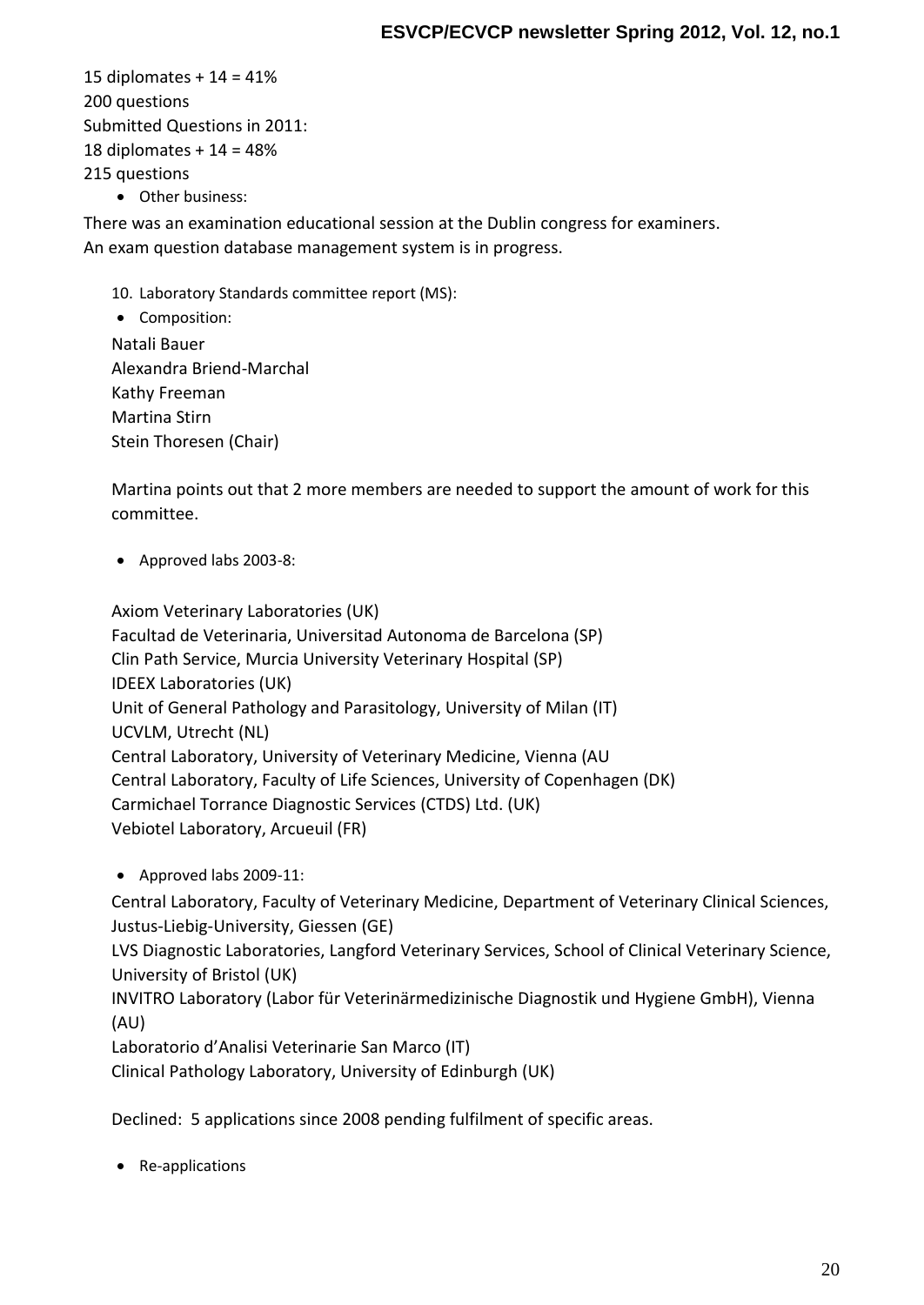The process of example interestions is not yet initiated due to insufficient Labora Sdayndard Committee. When the number of active comm the proceses valumetions will be initiated.

Inger Lillihook proposes an example be placed on the web sh be presented but Marhienya ainediaclates ry different form each other There is some discussion and request by members to facilitation approval without compromising quality, eg ISO labs

11Other business:

" We have been approached by anouther  $\widehat{\omega}$  worshing to their proposition of their proposition of their proposition of their proposition of their proposition of the integration of the integration of the integration of change name: ECZM, Zoo Mammals, vs. ECZM, Zoo Animal Me support this College s request for a change of name ð· All submissions for application restations cent pt. org.

ð· ECVCP/ESVCP interactionsj $\phi$  and mesoning ravhilip be held in Dublin: t increase the interaction and define rules /SOPs for managing join ð· Future development / liuasis roan saMs (iAs BoVoG oPl/oAgy?) will be pursued: one EBVS rules for de facto membership from outside Europe but the d recognition therefore the College can continue to mogwasteinion this direction of the college can continue to mogwastein dimits direction there fore meetings or committees, contacting meeting/ committee reps of other organisations with common affiliations.

Kirstin Barnhart (ASVCP guest; society president and ACVP examenties will be important to pursueetwhearmoChoislaetgions. b Peter O Brien indicates will being looked at by EBVS/ ABVS and Australia.

" Associate members: there has been a request for 1 member there is no quota at present for new  $\alpha$  sms  $a \times 10$ % membership of must be must be must be must be must be must new ones can be added as membership increases Reminders on deadline for exam, training and lab std applica deadlines will be communicated as soon as possible  $D$ eadlines: Application of roarmt maeisn i(nEqD $\mathbf{D}$  COM): to be revised Application for Lab Standard: (LAB ST COM) to be defined Application for the exam (CRED COM): March 1st (feedback b ð· Preparation of recertification of tthheenGeowlielogiebebyatphee.EEHBoshYSiew by Colleges cument is in preparation (JA, SP) and will be delivered by ð· <mark>AGM attendees are reminded that ESVCP and E</mark> & n/dC *B*lil**bgog** hare f available on the member section of the website permission must b ; they cannot be used for commercial purposes

Meeting adjourned 21:10